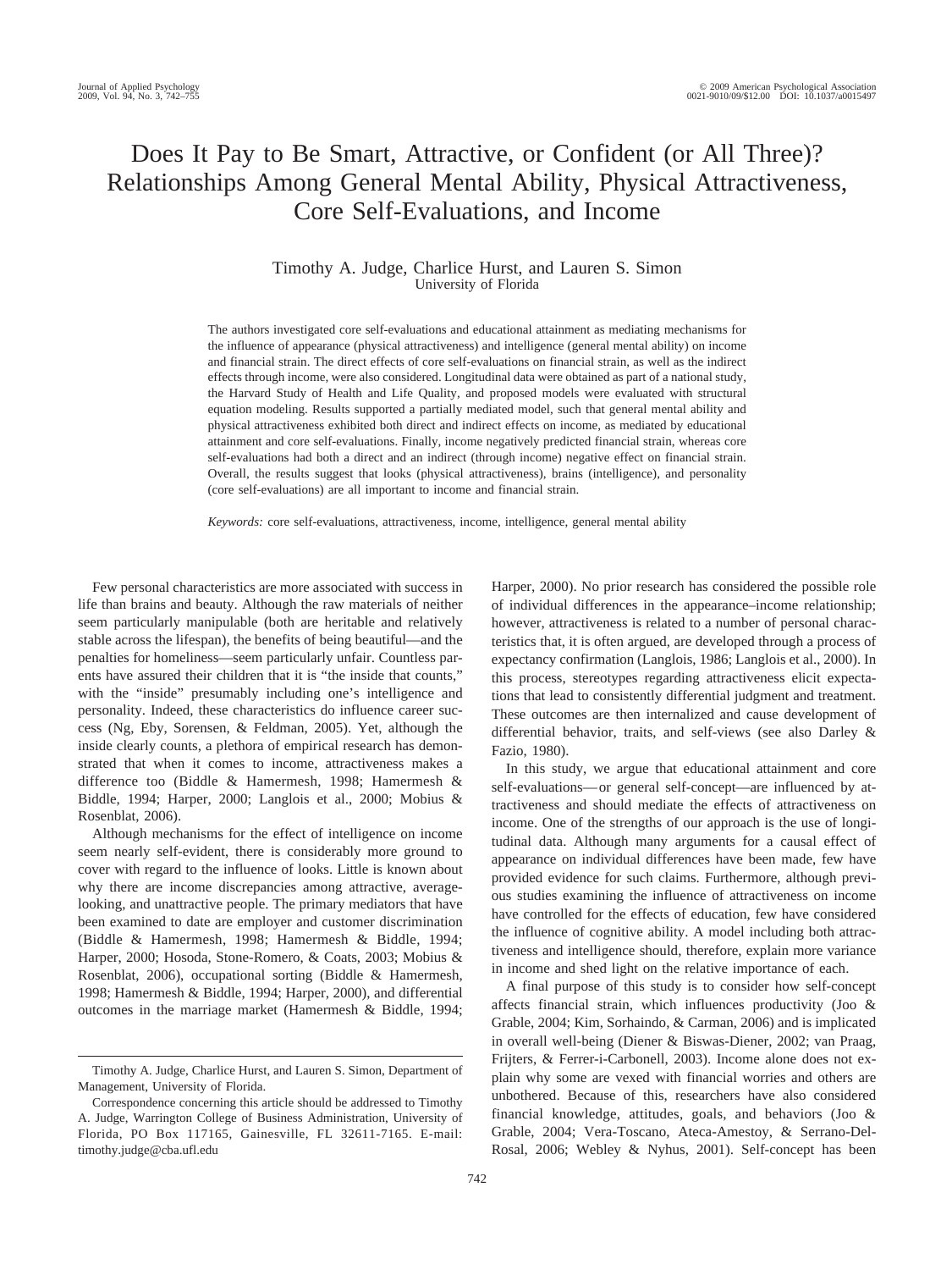largely absent from the literature. We suggest that unlike attractiveness and intelligence, core self-evaluations influence financial strain not only indirectly via their influence on income but also directly. Here we argue that self-concept is a key antecedent of financial well-being because of its effects on subjective appraisals of one's financial situation.

Figure 1 displays the hypothesized model. It links attractiveness and general mental ability to income through educational attainment and core self-evaluations. Finally, income and core selfevaluations are expected to directly affect financial strain. In the following sections, we explain the theoretical basis for the model and provide support for the hypothesized linkages embedded within, focusing on the central role of individual differences in financial well-being.

# Theory and Hypotheses

# *Direct Effects of Attractiveness on Income, Education, and Core Self-Evaluations*

That attractiveness positively affects income has been well established in prior research. Langlois et al.'s (2000) meta-analysis revealed that 68% of attractive adults were above the mean on occupational success—which included income—versus 32% of unattractive adults. Subsequent research has established further support for the relationship between attractiveness and earnings (Harper, 2000). Thus, consistent with past findings,

# *Hypothesis 1a:* Physical attractiveness is positively associated with income.

It seems unlikely that one's educational prospects would also be influenced by attractiveness. Yet, a positive link between attractiveness and educational attainment has been demonstrated in one large-sample study, albeit cross-sectional (Umberson & Hughes, 1987). From an early age, attractive people receive more encouragement in academic endeavors than unattractive people. Their intellectual and academic competence are judged more positively (Jackson, Hunter, & Hodge, 1995; Langlois et al., 2000), even by people who know them well (Langlois et al., 2000). They receive more attention and are subject to more positive interactions with others (e.g., instructional assistance from teachers, positive reactions from adults and children) and fewer negative ones (e.g., punishment by teachers, aggression, negative feedback; Langlois et al., 2000). For example, in one study, school psychologists were less likely to refer an attractive, poorly achieving third grader to remedial classes than a less attractive student (Elovitz & Salvia, 1982).

Being treated better in academic settings may translate into substantial advantages for attractive people. Social support increases academic achievement and motivation (Perry & Weinstein, 1998; Robbins et al., 2004; Wentzel, 1998), both of which are positively associated with educational attainment (Erikson, Goldthorpe, Jackson, Yaish, & Cox, 2005; Mullen, Goyette, & Soares, 2003; Robbins et al., 2004). Indeed, attractive children actually do earn higher grades and standardized test scores; Langlois et al. (2000) found a corrected correlation of  $\rho = .20$ for the relationship between attractiveness and measures of academic performance among children. This performance differential might ultimately result in higher levels of education among attractive adults, consistent with Umberson and Hughes's (1987) findings. Grades and test scores from elementary through high school positively predict the likelihood of obtaining a high school diploma and completing postsecondary education (Erikson et al., 2005; Guay, Larose, & Boivin, 2004; Powell & Steelman, 1993; Reynolds, Ou, & Topitzes, 2004; Reynolds, Temple, Robertson, & Mann, 2001). For example, Guay et al. (2004) found that teacher-rated math and verbal achievement of students in Grades 3–5 was positively associated with the level of education they had reached 10 years later. In another study (Reynolds et al., 2004), literacy scores in kindergarten were positively associated with high school completion by age 20, whereas low reading and math achievement through age 15 negatively affected high school completion.



*Figure 1.* Hypothesized model.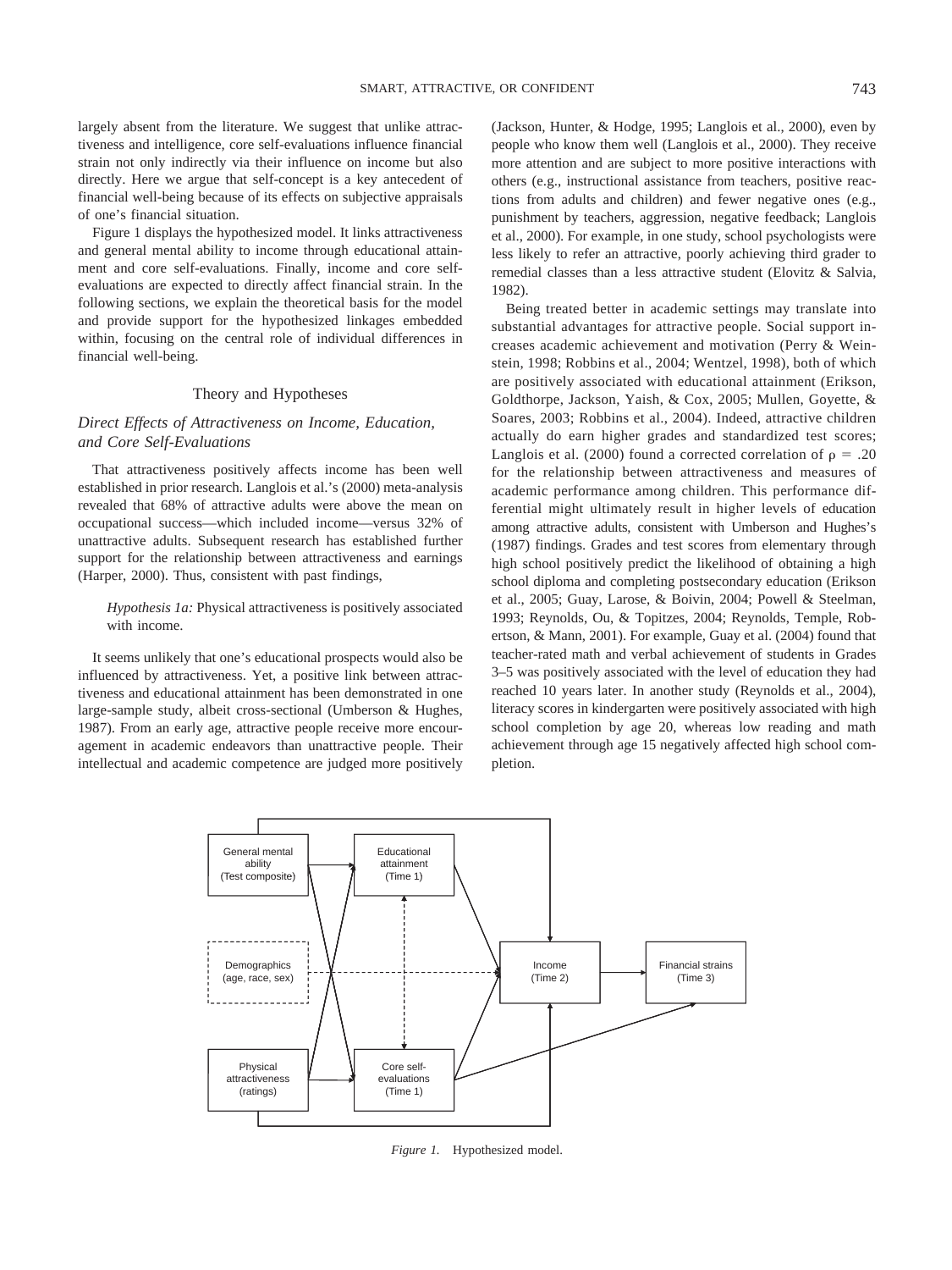In sum, attractive children are the beneficiaries of more resources supportive of academic achievement, which makes them more likely to finish high school and go to college.

*Hypothesis 1b:* Physical attractiveness is positively associated with educational attainment.

Core self-evaluations are individuals' basic evaluations of themselves and their success in and control of their life (Judge, Locke, & Durham, 1997). It is a latent construct indicated by four lower order traits: self-esteem, generalized self-efficacy, emotional stability (neuroticism), and locus of control. Though frequently studied alone, these traits share a considerable amount of variance that can be characterized as a general evaluation of one's sense of competence, deservingness, and control over success in life (Judge, Erez, Bono, & Thoresen, 2002, 2003).

No study to date has examined the possible role of self-concept as a mediator of the effects of attractiveness. Though core selfevaluations are a trait, traits have situational properties that make them subject to prediction and variation over time (Roberts, Walton, & Viechtbauer, 2006). Attractiveness should influence global self-concept in three ways. First, global self-worth is strongly influenced by the warmth and approval of others (Harter, 2006); such feedback is (often unwittingly) given to attractive people as early as the first few days of life (Langlois, Ritter, Casey, & Sawin, 1995). Global self-concept is also predicated on perceived competence in areas of personal importance (Harter, 1993; W. James, 1892), which likely include appearance, given its salience and its pervasive emphasis in multiple domains in our society. Finally, Andreoletti, Zebrowitz, and Lachman (2001) have argued that the stigma of being unattractive, often accompanied by negative judgment and treatment, may lead to the perception of a high level of external constraint, one aspect of general locus of control.

Harter (1993) characterized the correlations between appearance and global self-worth throughout life as "staggeringly high" (p. 95), ranging between .70 and .80. Langlois et al. (2000) found a much more modest relationship, but attractiveness was still positively related to observed self-confidence/self-esteem in children  $(\rho = .12)$  and self-reported self-confidence/self-esteem ( $\rho = .12$ ), competence ( $\rho = .13$ ), and mental health ( $\rho = .16$ ) in adults. In an experimental study, Mobius and Rosenblat (2006) found that attractiveness was positively related to confidence in one's abilities. On the basis of longitudinal samples of adolescents and adults, Zebrowitz, Collins, and Dutta (1998) found that men judged as attractive in their 30s were more emotionally stable than men judged as average or unattractive, although they did not find the same relationships for adult women or for adolescents of either sex. Finally, Andreoletti et al. (2001) found some support for a positive influence of attractiveness on control beliefs.

*Hypothesis 1c:* Physical attractiveness is positively associated with core self-evaluations.

# *Direct Effects of General Mental Ability on Income, Education, and Core Self-Evaluations*

As with attractiveness, ample research has demonstrated a positive influence of cognitive ability on income (Heckman, Stixrud, & Urzua, 2006; Herrnstein & Murray, 1994; Ng et al., 2005; Scullin, Peters, Williams, & Ceci, 2000). Ng et al.'s (2005) metaanalysis, for instance, revealed a corrected correlation of  $\rho = .27$ between salary and cognitive ability. Likewise, Scullin, Peters, Williams, and Ceci (2000) found that cognitive ability, measured in young adulthood, predicted total income and wages 16 years later.

There is also considerable evidence that intelligence affects educational attainment (Ceci, 1991; Herrnstein & Murray, 1994; Neisser et al., 1996). Intelligence positively influences learning and success at skill acquisition (Carver, 1990; Gottfredson, 1997). This leads to a positive spiral in which, as Ceci and Williams (1997) suggested, relatively more intelligent students receive psychosocial and instrumental support as a result of their successes. As noted earlier, such positive treatment provides the basis for further achievement and continued schooling.

*Hypothesis 2a:* General mental ability is positively associated with income.

*Hypothesis 2b:* General mental ability is positively associated with educational attainment.

As with all traits, the main source of core self-evaluations is genetic, as revealed in the substantial heritability of core indicators such as self-esteem (Neiss, Sedikides, & Stevenson, 2006); however, as with attractiveness, we believe that core self-evaluations will be influenced by intelligence, or general mental ability. Gottfredson (1997) argued that intelligence creates "functional competence," or the achievement of commonly valued social ends. These ends are not limited to academic pursuits but vary across a broad array of work and life outcomes (see Gordon, 1997) such as job performance and occupational success (Judge, Higgins, Thoresen, & Barrick, 1999; Schmidt & Hunter, 1998), social class (Deary, Batty, & Gale, 2008), health (Gottfredson & Deary, 2004), and financial well-being and employment (Herrnstein & Murray, 1994). The success that intelligent individuals find in many areas of life should carry over to their self-concept.

*Hypothesis 2c:* General mental ability is positively associated with core self-evaluations.

# *Direct Effects of Education and Core Self-Evaluations on Income*

Previous scholarship has established that educational attainment exerts a positive influence on income (Heckman et al., 2006; Herrnstein & Murray, 1994; Ng et al., 2005; Perna, 2003; Scullin et al., 2000). Education should improve income by providing stronger credentials to signal one's value in the market and by strengthening the skills and knowledge needed to obtain the rewards associated with effective performance.

*Hypothesis 3:* Educational attainment is positively associated with income.

A longitudinal examination by Judge and Hurst (2007) found that core self-evaluations measured in young adulthood were positively associated with income 23 years later. Although this is the only study of the link between direct measures of the broad core self-evaluations construct and income, research on the income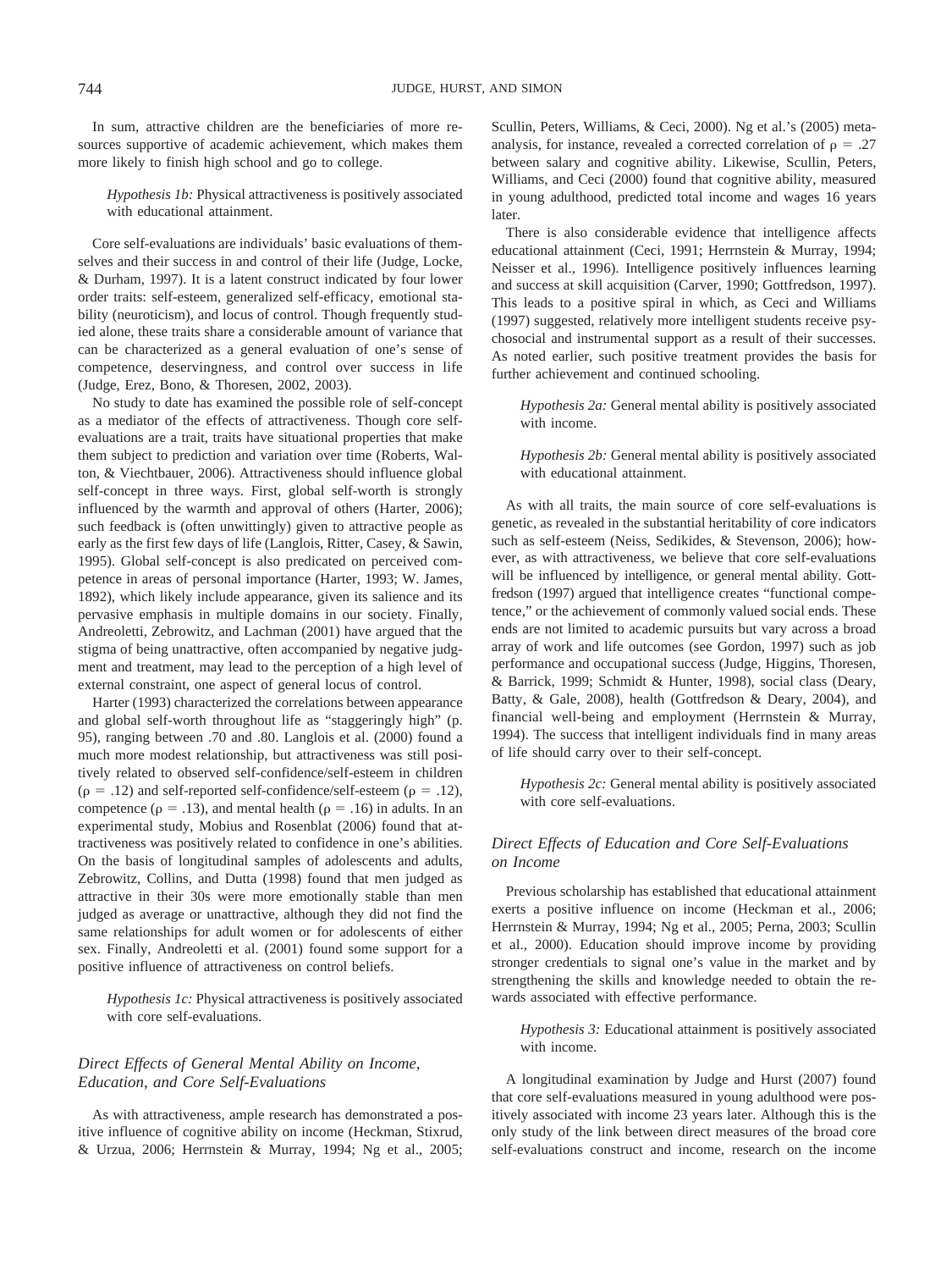effects of the specific core traits also suggests that core selfevaluations should positively affect income. Ng et al. (2005) found that both self-esteem and internal locus of control had positive, nonzero associations with income. In a sample of over 5,000 individuals, Waddell (2006) found that low self-esteem measured in adolescence was related negatively to wages earned 14 years later.

*Hypothesis 4:* Core self-evaluations are positively associated with income.

# *Mediating Roles of Educational Attainment and Core Self-Evaluations*

Educational attainment and core self-evaluations are among the factors that likely link attractiveness and general mental ability with income. We expect partial mediation by education and core self-evaluations in the cases of both attractiveness and intelligence. As mentioned earlier, previous researchers have demonstrated that at least some of the income differences between attractive and unattractive people are due to employer and customer discrimination, marital success, and occupational sorting (Biddle & Hamermesh, 1998; Hamermesh & Biddle, 1994; Harper, 2000; Hosoda et al., 2003; Mobius & Rosenblat, 2006). Yet, attractive people might also earn more partly because, as argued above, they become more educated and view themselves more positively.

*Hypothesis 5a:* Educational attainment partially mediates the relationship between physical attractiveness and income.

*Hypothesis 5b:* Core self-evaluations partially mediate the relationship between physical attractiveness and income.

Like attractiveness, intelligence influences a number of other factors that play a role in earnings such as job performance (Schmidt & Hunter, 1998), employment stability (Leventhal, Graber, & Brooks-Gunn, 2001), and job knowledge acquisition (Hunter, 1986; Ree, Carretta, & Teachout, 1995). Nevertheless, recent research (Heckman et al., 2006; Scullin et al., 2000) has provided evidence that educational attainment mediates the relationship between intelligence and income. Furthermore, although the relationship has not been explored previously, we believe that the higher core self-evaluations of intelligent people also contribute to their income advantage.

*Hypothesis 6a:* Educational attainment partially mediates the relationship between general mental ability and income.

*Hypothesis 6b:* Core self-evaluations partially mediate the relationship between general mental ability and income.

#### *Income, Core Self-Evaluations, and Financial Strain*

It is clear why income would negatively predict financial strain. Ample income leaves one less vulnerable to economic shocks and more able to cover the mundane costs of living. Yet, the experience of one's financial status as stressful may be as much a matter of perception as it is a reaction to an objectively adverse state of affairs. As evidence, Vera-Toscano et al. (2006) found that subjective appraisals based on future expectations and peer comparisons improved prediction of financial satisfaction beyond income alone.

From the perspective of the transactional theory of stress (Lazarus & Folkman, 1984), appraisals of circumstances as threatening or challenging are influenced by individual differences like selfesteem, self-efficacy, and sense of control. On the basis of this notion, Judge et al. (1997) argued that core self-evaluations influence attitudes by coloring interpretations of external circumstances and events. Indeed, a study of full-time health care workers with the same employer revealed that core self-evaluations were negatively associated with perceptions of organizational constraints, leading to lower levels of burnout (Best, Stapleton, & Downey, 2005). Other research has found that general self-efficacy is associated with appraisal of situations as challenges rather than threats (Luszczynska, Gutiérrez-Doña, & Schwarzer, 2005). Moreover, individuals high in neuroticism experience more negative events, but more importantly, they react more strongly to such events and choose less effective coping mechanisms (Bolger & Zuckerman, 1995). Thus, core self-evaluations should affect the psychological aspects of financial strain because those with negative core selfevaluations are more susceptible to strains in general.

The link between core self-evaluations and financial strains may be substantiated on behavioral grounds as well. Crocker and Luhtanen (2003) found that appearance-based self-esteem predicted financial problems among college students, presumably because those with negative self-esteem tended to spend more on clothing and products to enhance their appearance. Thus, individuals with positive core self-evaluations should be less likely to experience financial strains because they earn more, appraise their financial situation more sanguinely, and engage in financial behaviors that minimize the types of problems that can lead to stress.

*Hypothesis 7a:* Income is negatively associated with financial strain.

*Hypothesis 7b:* Core self-evaluations are negatively associated with financial strain.

*Hypothesis 7c:* Income partially mediates the relationship between core self-evaluations and financial strain.

# Method

## *Participants and Procedure*

The data were obtained as part of a national study, the Harvard Study of Health and Life Quality, which was initiated in 1995. The national study— called the Midlife Development in the United States study (Brim et al., 2003)—was based on a national probability sample of noninstitutionalized, English-speaking adults, ages 25–75 years ( $M = 47.8$ ,  $SD = 13.1$ ). During the national study, the Boston area was oversampled to create a subset to be used for the present study, the Boston In-Depth Study of Management Processes in Midlife (Lachman, 2004). The Boston study began six months after the national study and consisted of three interviews over three periods spaced 6 months apart, as well as tests (cognitive ability, cortisol) and photograph taking. A total of 429 potential participants were contacted.

Contact persons were informed that the survey was being carried out through the Harvard Medical School and that it was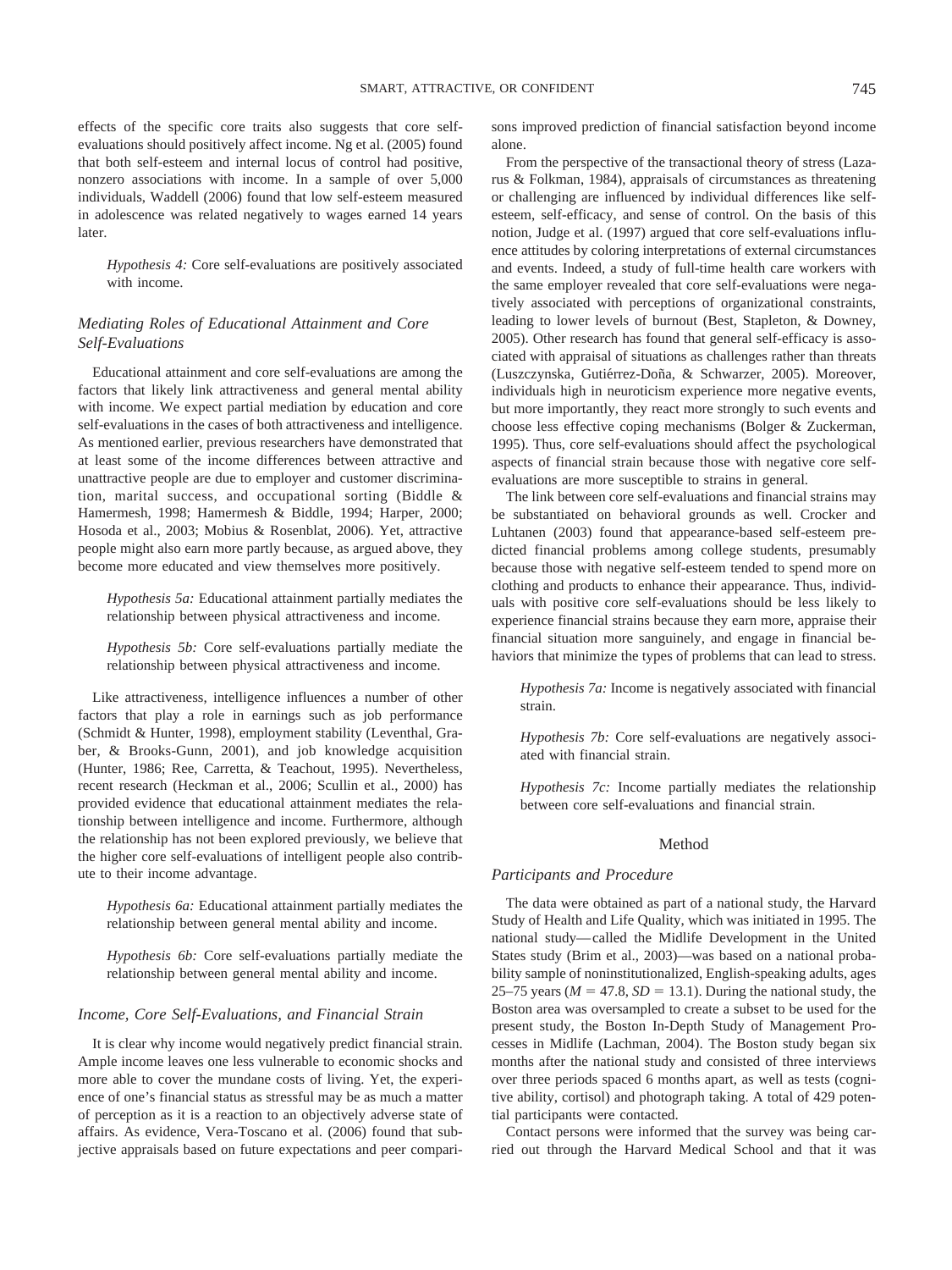designed to study health and well-being during the middle years of life. After the purpose of the study was explained, the contact person was asked to generate a listing of all household members ages 25–74 years, from which a random participant was selected. Once the phone call to the contact person was completed, participants were mailed a survey, which included a boxed pen and a check for \$20. A reminder postcard was mailed to all participants 3 days after the initial questionnaire. A second questionnaire with a cover letter urging participants to return the questionnaire was mailed 2 weeks later to all participants who had not returned the questionnaire by that time. Reminder telephone calls were made 2 weeks later to all participants who had still not returned the questionnaire.

Of the 429 individuals who were selected to participate, 38 subsequently were unreachable, and a total of 302 participants responded at Time 1, for a 77.2% response rate. Just under two thirds (62.6%) of these participants were married, 58.9% were men, and the majority (93.3%) were Caucasian. Less than a third (28.6%) had either less than or equivalent to a high school diploma, 24.9% had some college education, and almost half (46.5%) had a bachelor's degree or more. Of the 302 individuals who participated at Time 1, 288 (95.3%) participated at Time 2, and 289 (95.7%) participated at Time 3. The sample size was further reduced by missing data such as unavailability of test scores or photographs. All things considered, after listwise deletion, complete data were available for 191 participants. Demographic results for the final sample remained similar to those of the full sample, with 62.8% of the final sample listed as married, 64.3% listed as men, and 95.9% listed as Caucasian. Further, as in the original sample, 28.6% had either less than or equal to a high school diploma, 23.4% had some college education, and 48% had at least a bachelor's degree.

### *Measures*

*Financial strains.* Financial strains were measured with a four-item scale, asked during the Time 3 interview. The four items were as follows: (a) "Please tell me whether you have experienced financial problems (e.g., low income, or heavy debts) since we last spoke (Time 2)"; (b) "How often have you had money/financial problems": 1 (*never*), 2 (*several times a year*), 3 (*once a month*), 4 (*several times a month*), 5 (*once a week*), 6 (*several times a week*), or 7 (*almost every day*)? (c) "How often has money/ finances gone well": 1 (*never*), 2 (*several times a year*), 3 (*once a month*), 4 (*several times a month*), 5 (*once a week*), 6 (*several times a week*), or 7 (*almost every day*)? (d) "How much stress do you get from money/finances": 1 (*none*), 2 (*a little*), 3 (*some*), or 4 (*a lot*)? Because the items were measured with different response scales, they were standardized prior to averaging, and the third item was reverse scored. The coefficient alpha reliability estimate of this scale was .86.

*Income.* At Time 2, participants' income was measured with the interview question "Please tell me which letter indicates your total yearly household income from all sources, before taxes." Participants were then shown a card that divided income into 36 groups (each designated with a letter), ranging from \$0 (A, scored 1) to \$35,000 –\$39,999 (BB, scored 18), to \$1,000,000 or more (LL, scored 36).

*Core self-evaluations.* Core self-evaluations were measured with a 15-item scale. Because the items were evaluated on two response scales (some items on a 1–5 scale, others on a 1–7 scale), the items were standardized prior to computing the total score. Sample items included "I often feel helpless in dealing with the problems of life" (reverse scored), "When I look at the story of my life, I am pleased with how things have turned out so far," and "In many ways I feel disappointed about my achievements in life" (reverse scored). The coefficient alpha reliability estimate of this scale was .85.

Because this study was initiated before Judge et al.'s (2003) core self-evaluations scale (CSES) was developed, we sought to validate the measure we used by determining whether it converges with the CSES. To do so, we concurrently administered the present 15-item scale, along with the 12-item CSES and three Big Five measures, to 795 undergraduates enrolled in an introductory management course at a large southeastern university. The correlation between the 15-item scale ( $\alpha = .91$  in this sample) and the 12-item CSES ( $\alpha = .88$  in this sample) was  $r = .72$  ( $r_c = .80$ ). Moreover, when compared with various measures of the Big Five traits, both core self-evaluations scales (the CSES and the 15-item measure used in this study) exhibited similar patterns of relationships. Specifically, in correlating both measures with an average of three Big Five measures—the minimarkers (Saucier, 1994), the Big Five Inventory (John & Srivastava, 1999), and the International Personality Item Pool (Goldberg, 1996)—we devised the correlations shown in Table 1. Thus, it appears that the core self-evaluations measure used in this study was reliable and displayed a high level of convergent validity with the CSES.

*Educational attainment.* At Time 1, educational attainment was measured on a 12-point scale: 1 (*some grade school*), 2 (*junior high/eighth grade*), 3 (*some high school*), 4 (*general equivalency diploma*), 5 (*graduated from high school*), 6 (*1 to 2 years of college, no degree*), 7 (*3 years of college, no degree*), 8 (*2-year college degree*), 9 (*4-year college degree*), 10 (*some graduate school*), 11 (*master's degree*), and 12 (*doctoral-level degree*).

*Physical attractiveness.* Attractiveness was measured with ratings of photographs. In the Midlife Development in the United States study, front and profile photographs were taken of each participant in a carefully controlled manner (i.e., photos were taken from the same distance with the same background, individuals' clothing was obscured with a cloak, participants were instructed to pose with a neutral facial expression, front and profile photographs were taken). All photographs were rated on a scale from 1 (*unattractive*) to 7 (*attractive*). Because attractiveness ratings can vary by age and sex, raters were instructed to evaluate each participant's

Table 1

*Correlations Among Big Five and Core Self-Evaluations Measures*

| Big Five            | 12-item Core<br><b>Self-Evaluations Scale</b> | $15$ -item<br>current measure |  |  |
|---------------------|-----------------------------------------------|-------------------------------|--|--|
| Emotional stability | .43                                           | .34                           |  |  |
| Extraversion        | .36                                           | .28                           |  |  |
| <b>Openness</b>     | .15                                           | .14                           |  |  |
| Agreeableness       | .20                                           | .26                           |  |  |
| Conscientiousness   | -29                                           | .28                           |  |  |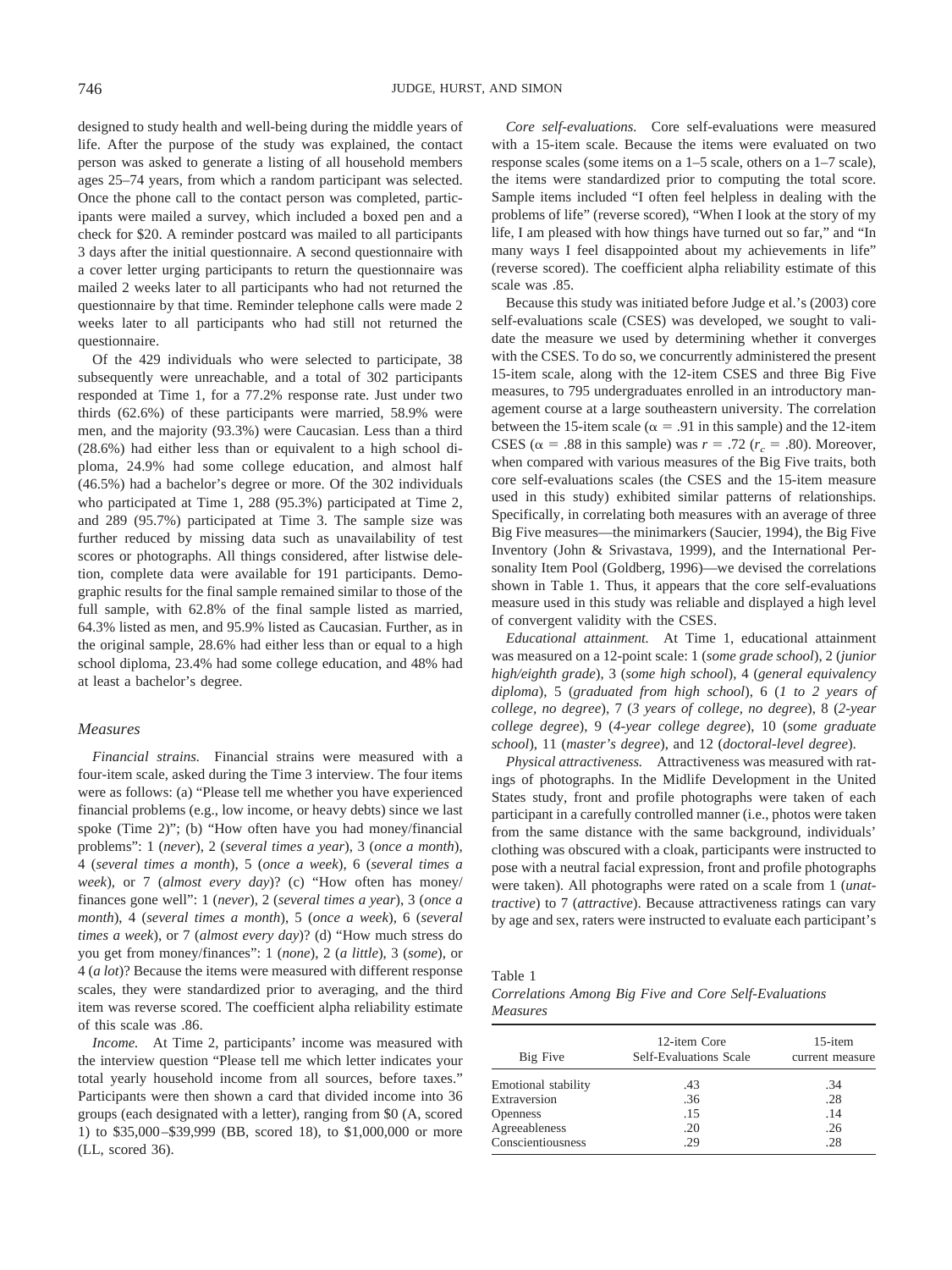attractiveness relative to individuals in the participant's same age and gender group.

Six ratings were used to compute an overall assessment of physical attractiveness. Four of these ratings were from Andreoletti et al. (2001), who had male and female undergraduate students rate the front and profile photographs of study participants. The student ratings in the Andreoletti et al. study were supplemented by ratings from older adults (men and women). Thus, each study participant had six ratings: (a) undergraduate male ratings of his or her front photograph, (b) undergraduate male ratings of his or her profile photograph, (c) undergraduate female ratings of his or her front photograph, (d) undergraduate female ratings of his or her profile photograph, (e) older adult male ratings of his or her front photograph, and (f) older adult female ratings of his or her front photograph. Thus, we calculated an overall physical attractiveness score by computing an average score for each participant across these six sets of ratings. The coefficient alpha reliability estimate of this scale was .95.

*General mental ability.* The cognitive testing consisted of nine measures of cognitive ability completed in the following order: (a) Wechsler Adult Intelligence Scale (WAIS; Wechsler, 1955) Forward Digit Span, (b) WAIS Backward Digit Span, (c) WAIS Vocabulary, (d) counting backwards test, (e) letter comparison test, (f) dual-task test involving the counting backwards and letter comparison tests, (g) WAIS Digit Symbol test, (h) Schaie-Thurstone Letter Series test (Schaie, 1985), and (i) Raven's Advanced Progressive Matrices test (Raven, Raven, & Court, 1991). We formed an overall general mental ability factor by first standardizing the measures, and then computing a unit-weighted composite of the scores on the nine tests. The reliability of the general mental ability composite was  $r_{xx} = .83$  and was calculated with the formula for the reliability of a composite (Nunnally & Bernstein, 1994).

*Age, race, and sex.* Age, race, and sex were measured at Time 1. Because of the small number of non-White participants in our sample, we collapsed minority groups into a single category. Race was coded 1 (*White*) and 2 (*non-White*). Sex was coded 1 (*male*) and 2 (*female*).

#### Results

#### *Control Variables*

As shown in Figure 1, we controlled for several relationships that should be taken into account when considering income attainment. Age, race, and sex tend to be related to income such that older individuals, Whites, and men earn more on average (Ng et al., 2005). Also, on the basis of recent research on specific core traits (Heckman et al., 2006; Waddell, 2006), we expected core self-evaluations to be positively related to educational attainment.

#### *Covariance Structure Analysis*

Table 2 contains the descriptive statistics and correlations among the study variables. The correlations and standard deviations served as input to LISREL (Version 8.3; Jöreskog  $&$  Sörbom, 1993). Covariance structure models have several advantages relevant to this study, including the fact that they correct latent variables for measurement error; allow estimation of direct, indirect, and total effects; and facilitate comparisons of hypothesized models with alternative models. In estimating the hypothesized and alternative models, we treated the variables as manifest estimated with measurement error. We corrected for measurement error by constraining the error term as  $\theta_{\varepsilon} = \sigma_y^2 \times (1 - \alpha_y)$ , where  $\theta_{\varepsilon}$  is the error variance for endogenous variables,  $\theta_{\varepsilon}$  is the error term for exogenous (*x*) variables,  $\sigma_y^2$  is the variance of variable *y*, and  $\alpha$ <sub>*n*</sub> is the reliability of variable *y*.

With covariance structure models, it is essential first to examine the overall fit of the model. If the model does not fit the data acceptably, the overall hypothesis that the model is an accurate representation of the data is rejected. In such cases, the coefficients estimated in the model can be biased owing to relevant omitted causes and thus are meaningless (L. R. James, Mulaik, & Brett, 1982). The most widely used measure of model fit is the chi-square statistic. Hu and Bentler (1995) further suggested a combination of standardized root-mean-square residual (RMSR) and the comparative fit index (CFI; Bentler, 1990). We also report the root-meansquare error of approximation (RMSEA; MacCallum, Browne, & Cai, 2006) and the nonnormed fit index (NNFI; MacCallum, Roznowski, Mar, & Reith, 1994). Finally, we report the Akaike Information Criterion (AIC; Akaike, 1987) because it is useful for model comparisons (Tanaka, 1993) and because it adjusts for the parsimony of a model. As Mulaik, James, and van Alstine (1989) noted, the AIC "penalizes a model for losses in degrees of freedom resulting from estimating more parameters, when comparing models according to their lack of fit to the data" (pp. 436 – 437).

# *Tests of Direct Effects*

Figure 2 shows that, supporting Hypotheses 1a, 1b, and 1c, physical attractiveness significantly influenced income ( $\gamma = .13$ ,  $p \lt 0.05$ , educational attainment ( $\gamma = 0.21$ ,  $p \lt 0.01$ ), and core self-evaluations ( $\gamma = .23$ ,  $p < .01$ ). Consistent with Hypotheses 2a, 2b, and 2c, general mental ability also had a positive, significant influence on income ( $\gamma = .41$ ,  $p < .01$ ), educational attainment ( $\gamma = .51$ ,  $p < .01$ ), and core self-evaluations ( $\gamma = .19$ ,  $p <$  $.01$ .<sup>1</sup> In support of Hypotheses 3 and 4, educational attainment  $(\beta = .18, p < .01)$  and core self-evaluations ( $\beta = .23, p < .01$ ) had

<sup>&</sup>lt;sup>1</sup> The model is predicated on the assumption that a single general mental ability (GMA) factor is an appropriate means of conceptualizing and measuring cognitive ability. To corroborate this assumption, we performed two analyses. First, we specified a confirmatory factor analysis model in which a single GMA factor was posited to explain the covariance among the individual cognitive ability measures. The confirmatory factor analysis results revealed that the single-factor model fit the data well. The fit statistics of the model were  $\chi^2(27, N = 191) = 49.26$ , RMSR = .057,  $RMSEA = .065$ ,  $NNFI = .94$ ,  $CFI = .95$ . Each of the nine factor loadings was significant ( $\bar{t} = 8.17$ ); the average factor loading was  $\bar{\lambda}_x = .56$ . Second, consistent with Ree, Earles, and Teachout (1994), we examined the degree to which the specific abilities predicted the criterion, controlling for the overall GMA measure. In conducting such a usefulness analysis (adding the GMA measure after first controlling for the ability measure and then reversing this procedure), the GMA measure always predicted income (nine out of nine times). However, only one of the facets (Letter Series task) explained additional variance beyond that explained by GMA, and its standardized coefficient was smaller ( $\beta = .21$ ,  $p < .05$ ) than GMA ( $\beta =$ .28,  $p < .01$ ) even in that case. Across the nine regressions, the average standardized regression weight of GMA was  $\beta = .40$ , compared with  $\beta =$ .05 for the specific ability measures.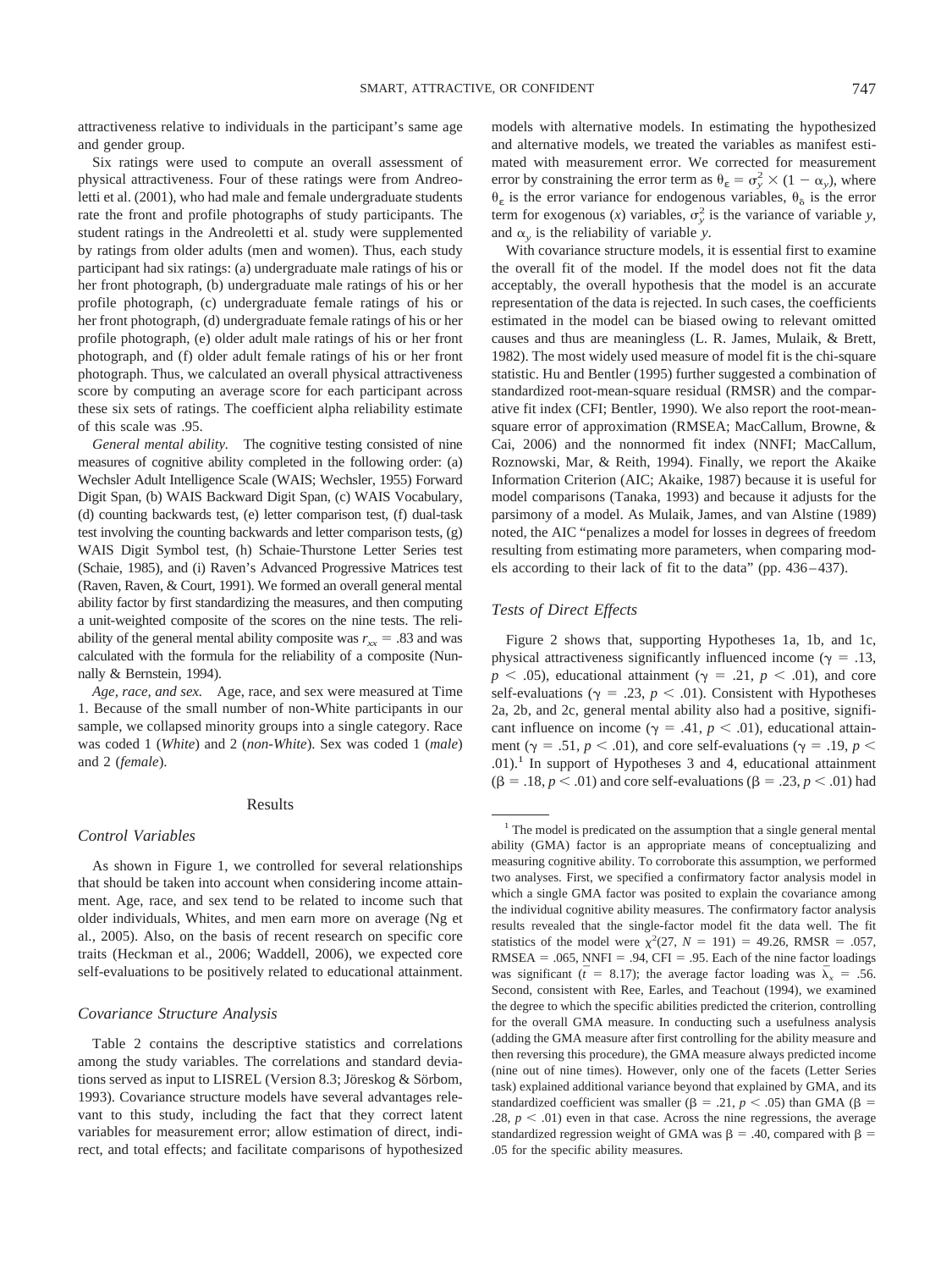| Table 2                                                                 |  |  |  |
|-------------------------------------------------------------------------|--|--|--|
| Means, Standard Deviations, and Intercorrelations Among Study Variables |  |  |  |

|                            |       |           |           | $\circ$        |          |          |        |           |          |           |   |
|----------------------------|-------|-----------|-----------|----------------|----------|----------|--------|-----------|----------|-----------|---|
| Variable                   | M     | <b>SD</b> |           | $\overline{c}$ |          | 4        |        | 6         |          | 8         | 9 |
| 1. Financial strains       | 0.00  | 0.84      | (.86)     |                |          |          |        |           |          |           |   |
| 2. Income                  | 26.58 | 5.94      | $-.30**$  |                |          |          |        |           |          |           |   |
| 3. Core self-evaluations   | 0.00  | 0.35      | $-.29***$ | $.33***$       | (.85)    |          |        |           |          |           |   |
| 4. Educational attainment  | 7.68  | 2.62      | $-.17*$   | $.46***$       | $.22***$ |          |        |           |          |           |   |
| 5. Physical attractiveness | 3.30  | 0.63      | $-.05$    | $.24***$       | $.20***$ | $.24***$ | (.95)  |           |          |           |   |
| 6. Race <sup>a</sup>       | 1.07  | 0.25      | $.20***$  | $-.14*$        | $-.06$   | $-.12$   | .00    |           |          |           |   |
| 7. $Sex^b$                 | 1.41  | 0.49      | .06       | $-.09$         | $-.08$   | $-.01$   | .12    | $-.02$    |          |           |   |
| 8. General mental ability  | 0.00  | 0.68      | $-.06$    | $.50***$       | $.18*$   | $.49***$ | $.16*$ | $-.22***$ | $-.04$   | (.83)     |   |
| $9. \text{Age}$            | 47.89 | 13.75     | $-.32***$ | $-.16*$        | $-.06$   | $-.07$   | $-.05$ | $-.13$    | $-.15^*$ | $-.27***$ |   |

*Note.* Where appropriate, coefficient alpha or composite reliability estimates are listed on the diagonal. Listwise  $N = 191$ .<br><sup>a</sup> 1 = White, 2 = non-White. <sup>b</sup> 1 = male, 2 = female. <sup>a</sup> 1 = White, 2 = non-White. <sup>b</sup> 1 = male, 2 = female.<br>
<sup>\*</sup> *p* < .05. \*\* *p* < .01.

 $< .05.$  \*\*  $p < .01.$ 

significant effects on income. Consistent with Hypotheses 7a and 7b, income ( $\beta = -.31$ ,  $p < .01$ ) and core self-evaluations ( $\beta =$  $-0.26$ ,  $p < 0.01$ ) negatively influenced financial strain.

# *Tests of Partial Mediation*

To test the partial mediation hypotheses (Hypotheses 5a, 5b, 6a, 6b, and 7c), we estimated the direct, indirect, and total effects of physical attractiveness and general mental ability on income and financial strains. These results are shown in Table 3. Physical attractiveness had significant direct and indirect effects on income, and this indirect effect is via education (Hypothesis 5a) and core self-evaluations (Hypothesis 5b).<sup>2</sup> Similarly, general mental ability had significant direct and indirect effects on income, and this indirect effect appeared to be explained by education (Hypothesis 6a) and core self-evaluations (Hypothesis 6b), as each of these variables had direct effects on income. Finally, as shown in Table 3, Hypothesis 7c was supported in that core self-evaluations had significant direct and indirect effects on financial strains, and the indirect effect is via the effect of income on financial strains. Overall, the mediation effects were significant, and the results clearly supported partial rather than full mediation. Of the total effects of physical attractiveness and general mental ability on income, 38.1% and 21.2%, respectively, were indirect. For the relationship between core self-evaluations and financial strains, 21.2% of the total effect was mediated by income.

#### *Model Fit and Tests of Alternative Models*

The fit statistics for the hypothesized model are displayed in Table 4. As is shown in the table, by conventions used to judge fit statistics, the hypothesized model appeared to fit the data acceptably in that the chi-square statistic was nonsignificant and the ratio of chi-square to degrees of freedom was below 3 (Kline, 1998; but see MacCallum, 1998, for a cautionary note), the standardized RMSR was less than .08 (Hu & Bentler, 1995), the RMSEA was below .05 (Browne & Cudeck, 1993), and the CFI and NNFI statistics were greater than .95 (Hu & Bentler, 1995). The squared multiple correlations for each structural equation were as follows: educational attainment,  $R^2 = .25$ ; core self-evaluations,  $R^2 = .10$ ; income,  $R^2 = .47$ ; financial strain,  $R^2 = .27$ .

To further depict how well the model predicted levels of income, we estimated a multinomial logistic regression predicting the income categories in which race and sex were treated as categorical predictors and core self-evaluations, education, physical attractiveness, general mental ability, and age were covariates. The model's pseudo-squared correlation is .60, and the classification analysis revealed that 32.3% of the observed categories were correctly predicted with the explanatory variables (because there are 35 income categories, 2.86% would be correctly predicted by chance alone). Because the number of income categories was quite large (ranging from 2 to 36), we also calculated the percentage of observed income categories that were correctly predicted with minimal error  $(\pm 1$  variance between the predicted and actual category). In that case, the classification rate was 51.0%. Overall, the results suggest that the variables predicted the income categories with a reasonable (albeit imperfect) degree of accuracy.

In evaluating a hypothesized model, it is important to compare its fit to competing models (MacCallum, Wegener, Uchino, & Fabrigar, 1993). As MacCallum (1998) noted, "It is quite difficult to evaluate a single model in isolation without a reference point" (p. 22). We estimated the following alternative models: (a) a *distal effects only* model (referred to as Number 1), whereby only general mental ability and physical attractiveness, and not educational attainment and core self-evaluations, predicted income (i.e., the links of educational attainment and core self-evaluations with income were constrained to zero); (b) an *entirely mediated* model (referred to as Number 2), whereby only educational attainment and core self-evaluations, and not general mental ability and physical attractiveness, directly predicted income (i.e., the direct links of general mental ability and physical attractiveness with income were constrained to zero); and (c) an *independent effects* model (referred to as Number 3), whereby the four variables (general mental ability, physical attractiveness, educational attainment, core

<sup>2</sup> Because the indirect effect of attractiveness on income encompasses two mediated pathways— one through educational attainment (Hypothesis 5a) and the other through core self-evaluations (Hypothesis 5b)—we conducted separate mediation tests using the Sobel (1982) test. Results indicated that both mediation effects were significant for core selfevaluations ( $Z = 2.02$ ,  $p < .05$ ) and educational attainment ( $Z = 2.58$ ,  $p < .01$ ).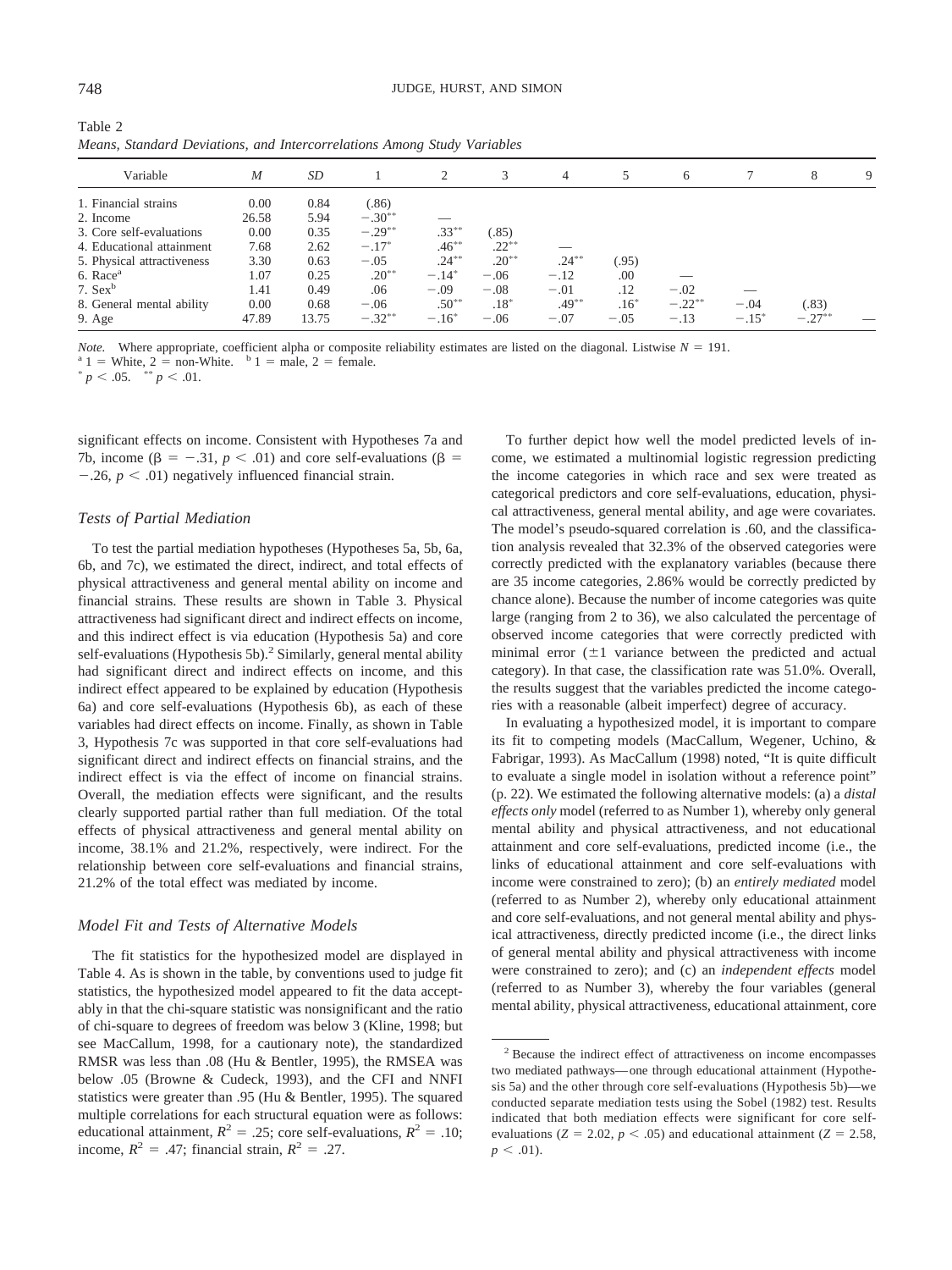

*Figure 2.* LISREL results for hypothesized model.  $p < .05$ .  $\binom{p}{r} < .01$ .

self-evaluations) contribute to income independently (i.e., the links of general mental ability and physical attractiveness with educational attainment, and of physical attractiveness with core selfevaluations, were constrained to zero).

The difference in chi-square between the hypothesized model and each alternative model was significant (Number 1:  $\Delta \chi_2^2$  = 14.73,  $p < .01$ ; Number 2:  $\Delta \chi^2 = 21.00$ ,  $p < .01$ ; Number 3:  $\Delta\chi^2$  = 75.54, *p* < .01), indicating that the alternative models provided a significantly poorer fit to the data than did the hypothesized model. Moreover, the difference between the AIC of the hypothesized model and the alternative models was also substantial and greater than the differences among the alternative models (Number 1:  $\Delta AIC = 10.73$ ,  $p < .01$ ; Number 2:  $\Delta AIC = 17.00$ ,  $p \le 0.01$ ; Number 3:  $\Delta AIC = 59.54$ ,  $p \le 0.01$ ). The AIC is particularly useful in comparing nested models because it "clearly represents the penalty logic and encourages investigators to select the simplest from a range of alternative models" (Tanaka, 1993, p. 22). The other fit statistics for the alternative models also were poorer than the hypothesized model, although the degree of difference varied by statistic (e.g., the difference for the RMSR was much smaller than for the CFI or NNFI).<sup>3</sup>

# Discussion

This study finds that, even accounting for intelligence, one's income prospects are enhanced by being good-looking. Education and core self-evaluations are key factors linking attractiveness and intelligence to income. Although few would doubt that more intelligent people receive more education, the idea that more attractive people are better educated is hardly intuitive. Likewise, it seems reasonable for those who are intelligent to have greater confidence in their capabilities, whereas basing one's self-worth on looks seems ill-founded. Yet, people who are attractive do think more highly of their worth and capabilities. This too results in higher earnings and less financial stress.

We can be somewhat heartened by the fact that the effects of general mental ability on income were stronger than those of facial attractiveness. It turns out that the brainy are not necessarily at a disadvantage to the beautiful, and if one possesses both intelligence and good looks, then all the better. Moreover, the effects of self-concept are particularly noteworthy. Its effects on income are stronger than those of attractiveness and nearly as strong as those of intelligence. The influence of core self-evaluations on both income and financial strain underlines the critical role it can play in both objective and subjective life success.

This study makes several contributions. It is one of only a few that longitudinally links attractiveness to individual differences, and it is the only one of which we are aware to demonstrate that individual differences mediate the relationship between attractive-

<sup>&</sup>lt;sup>3</sup> Although gender was used as a control variable in the model, that does not address whether the structural equations operate differentially by gender. Accordingly, we performed a Chow (1960) test on each endogenous variable to determine whether the antecedent variables differentially predicted the endogenous variables for men and women. In conducting the Chow tests, we estimated three (one for men, one for women, and one pooled) regressions for each of the endogenous variables in the model (income, financial strains, core self-evaluations, and education) using as independent variables those posited in the model (e.g., with income, six independent variables were used: race, age, general mental ability, education, core self-evaluations, and physical attractiveness). Although several Chow test statistics approached significance, none were statistically significant: income,  $F(6, 184) = 1.61$ ,  $p = .15$ ; financial strain,  $F(2, 234) =$ 2.18,  $p = .12$ ; core self-evaluations,  $F(2, 208) = 1.52$ ,  $p = .22$ ; and education,  $F(2, 228) = 0.64$ ,  $p = .53$ . These results suggest that the structural equations do not predict the endogenous variables differentially for men and women.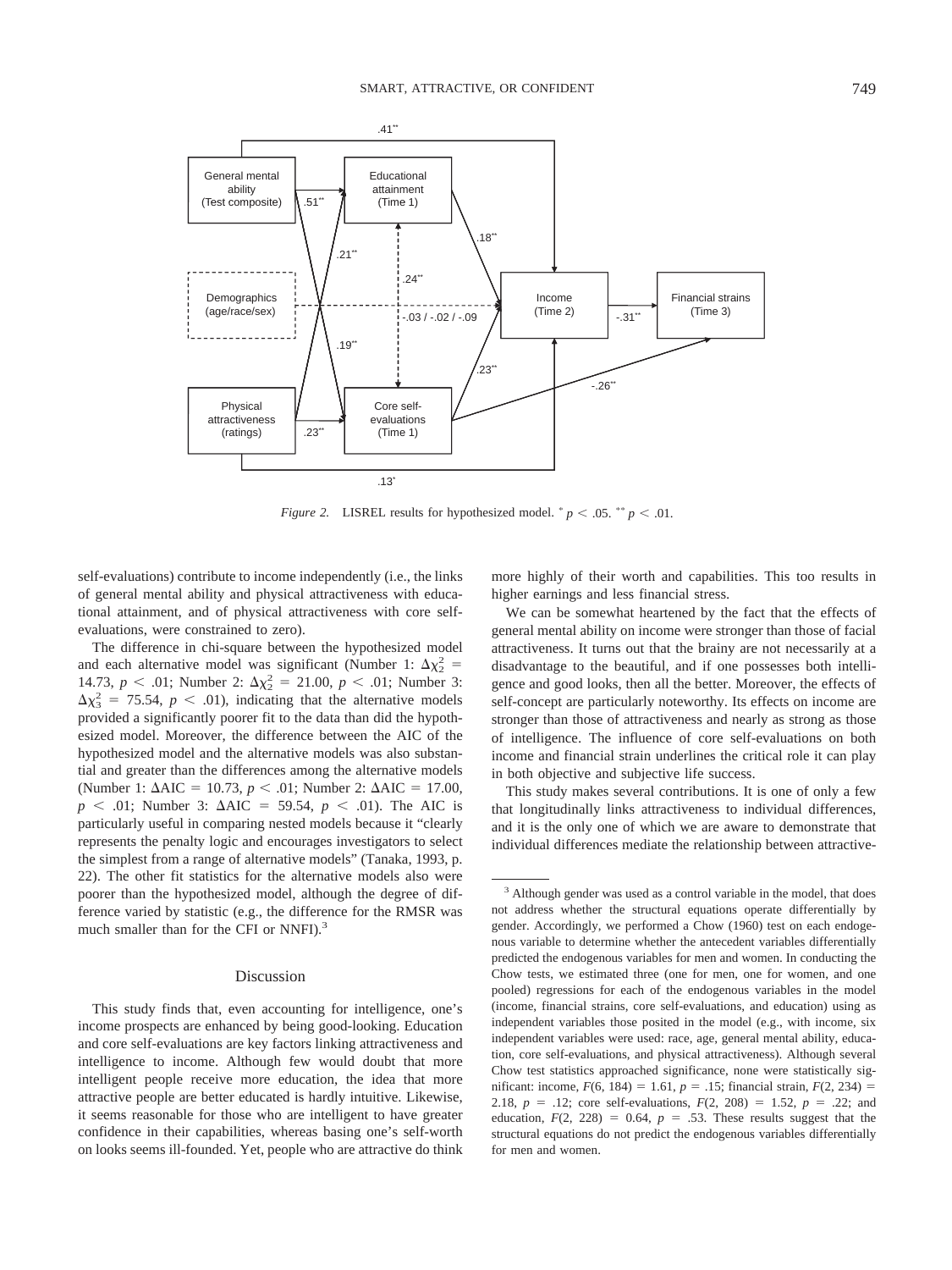|                                                                                                      |                                            | Income               |                                              | Financial strains |                                            |                                               |  |  |
|------------------------------------------------------------------------------------------------------|--------------------------------------------|----------------------|----------------------------------------------|-------------------|--------------------------------------------|-----------------------------------------------|--|--|
| Variable                                                                                             | <b>Direct</b>                              | Indirect             | Total                                        | <b>Direct</b>     | Indirect                                   | Total                                         |  |  |
| Core self-evaluations<br>Educational attainment<br>Physical attractiveness<br>General mental ability | $.23***$<br>$.18***$<br>$.13*$<br>$.41***$ | $.08***$<br>$.11***$ | $.23***$<br>$.18***$<br>$.21***$<br>$.52***$ | $-.26***$         | $-.07*$<br>$-.05$<br>$-.13***$<br>$-.22**$ | $-.33***$<br>$-.05$<br>$-.13***$<br>$-.22***$ |  |  |

Table 3 *Direct, Indirect, and Total Effects of Variables on Income and Financial Strains*

 $p < .05.$  \*\*  $p < .01.$ 

ness and income. Second, it casts light on the relative influence of attractiveness and intelligence on income attainment. Finally, it enhances our understanding of both the foundations of global self-concept and its consequences. Overall, this study enhances the complexity of our understanding with regard to what factors differentiate one's level of success from that of another.

## *Future Research*

Considering that only 43% of the effects of attractiveness were explained by core self-evaluations and educational attainment, other possible mechanisms should be explored. In particular, although there has been broad examination of the types of bias faced by unattractive people in employment contexts (Hosoda et al., 2003; Langlois et al., 2000), there is still room for exploration of characteristics that could serve as sources of the income difference. For instance, attractive people tend to be higher in extraversion (Langlois et al., 2000), which is positively associated with transformational leadership behaviors (Bono & Judge, 2004). It would be interesting to examine whether actual trait and behavioral differences interact with biased perceptions of the leadership capabilities of attractive people to result in greater opportunities for advancement and higher earnings.

Implicit leadership theory (Lord, Foti, & Phillips, 1982) argues that people develop schemas of characteristics that indicate an effective leader. Individuals are categorized and evaluated as leaders to the extent that they are prototypical of others' schemas. In addition to being more extraverted, attractive people tend to be seen as higher in intelligence (Jackson, Hunter, & Hodge, 1995;

# Table 4 *Fit Statistics for Hypothesized and Alternative Models*

Langlois et al., 2000), although the actual correlation between attractiveness and intelligence is negligible ( $\rho = .03$ ; Langlois et al., 2000). Perceptual measures of intelligence are more positively related to leader emergence than paper-and-pencil measures (Judge, Colbert, & Ilies, 2004), indicating that those who are seen as intelligent are more likely to become leaders. Attractive people are also viewed as less self-serving when engaging in efforts to wield influence over others (Reinhard, Messner, & Sporer, 2006), which suggests that people would be more receptive to their attempts to attain leadership positions.

Attractive people may also develop greater social capital, which is tied to career success (Seibert, Kraimer, & Liden, 2001). They tend to be more popular (Langlois et al., 2000), and Dollinger (2002) found that attractive people depicted themselves as more socially connected than less attractive people. Also, Mulford, Orbell, Shatto, and Stockard (1998) found that others are more likely to cooperate with attractive people, partly because the latter are expected to be more cooperative. Future research might link attractiveness to the characteristics of individuals' personal and professional networks. It would also be interesting to examine whether attractive individuals have higher quality dyadic relationships with coworkers and, particularly, supervisors. It is possible that affective reactions to attractive individuals are more positive, even to the extent of mitigating the effects of an individual's weaknesses.

Attractiveness might also have some less than beneficial effects on personality and behavior. For instance, given the level of attention they receive, attractive people could be more narcissistic,

| Model                                          | $\chi^2$ | df | $\chi^2/df$ | <b>RMSR</b> | <b>RMSEA</b> | <b>CFI</b> | <b>NNFI</b> | AIC.   |
|------------------------------------------------|----------|----|-------------|-------------|--------------|------------|-------------|--------|
| Hypothesized model                             | 38.58    | 30 | 1.29        | .07         | .04          | .96        | .96         | 68.58  |
| Alternative 1 (distal effects only)            |          |    |             |             |              |            |             |        |
| Dropping links of educational attainment and   |          |    |             |             |              |            |             |        |
| CSE with income                                | 53.31    | 32 | 1.67        | .08         | .06          | .91        | .90         | 79.31  |
| Alternative 2 (entirely mediated)              |          |    |             |             |              |            |             |        |
| Dropping direct links of GMA and physical      |          |    |             |             |              |            |             |        |
| attractiveness with income                     | 59.58    | 32 | 1.86        | .08         | .07          | .89        | .87         | 85.58  |
| Alternative 3 (independent effects)            |          |    |             |             |              |            |             |        |
| Dropping links of physical attractiveness with |          |    |             |             |              |            |             |        |
| educational attainment and CSE and of          |          |    |             |             |              |            |             |        |
| GMA with educational attainment                | 114.12   | 33 | 3.46        | .16         | .11          | .66        | .63         | 128.12 |

Note. RMSR = standardized root-mean-square residual; RMSEA = root-mean-square error of approximation; CFI = comparative fit index; NNFI = nonnormed fit index; AIC = Akaike Information Criterion; CSE = core self-evaluations; GMA = general mental ability.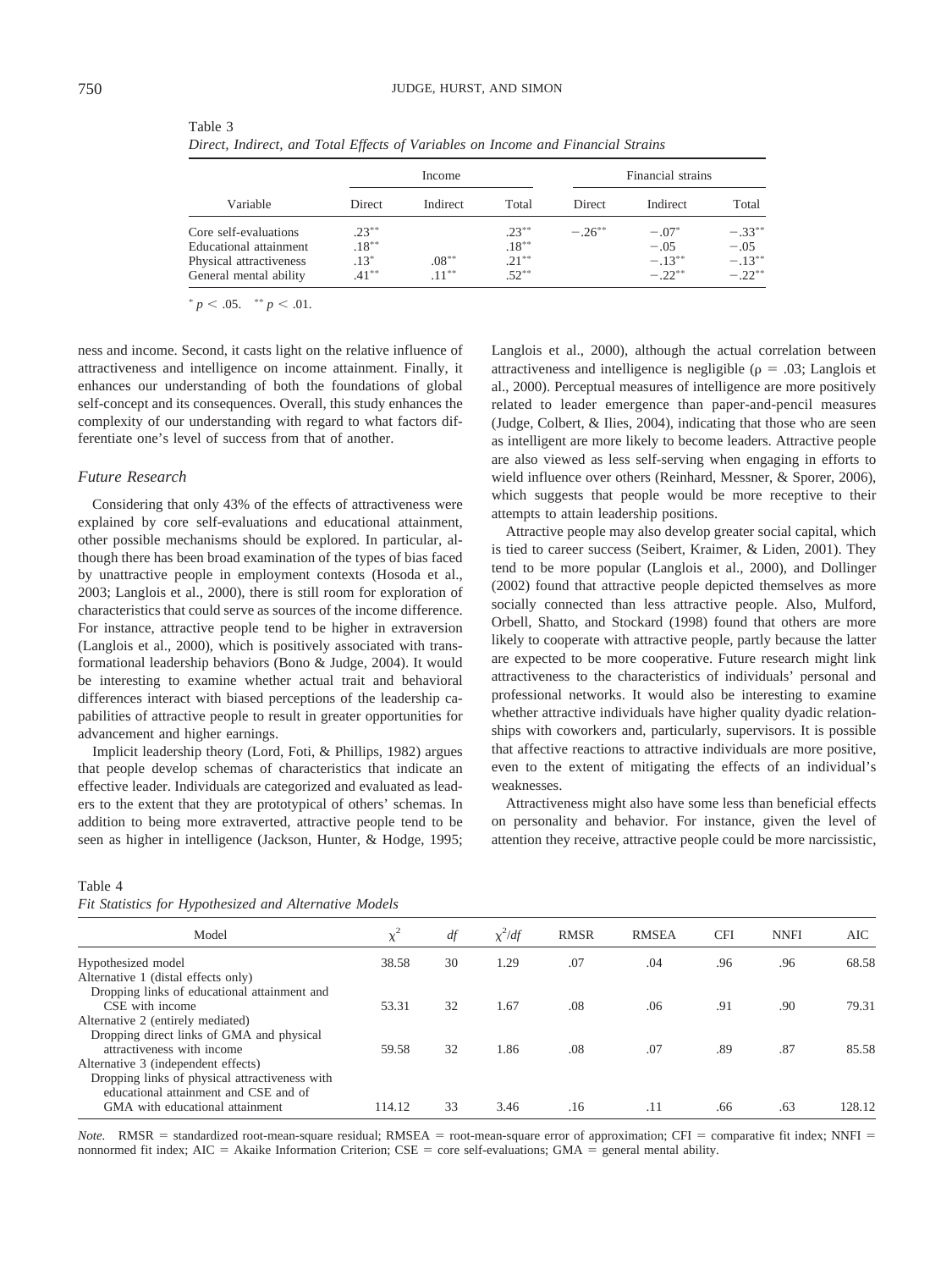which is negatively related to leadership effectiveness, task performance, and organizational citizenship behaviors (Judge, LePine, & Rich, 2006). Also, because of the benefits beauty has bestowed on them, attractive people might be more psychically invested in their looks. There is evidence that some people base more of their self-worth than others on their appearance, and as noted earlier, those who do tend to have more financial problems (Crocker & Luhtanen, 2003). If attractiveness also promotes characteristics that are negatively associated with job performance and income, then there might be little net effect of appearance on income via traits and behaviors. The income advantage of attractive people could be entirely due to bias. Only further research can reveal to what extent individual differences are responsible for the income advantages that accrue to good-looking people relative to stereotyping in the labor market.

The astute reader will notice that our treatment of core selfevaluations as a dependent variable is unusual. Nearly all core self-evaluations research considers them an independent variable and generally labels core self-evaluations a trait (Judge, 2009). Indeed, at first blush, our own reference to core self-evaluations as a trait would appear to belie our treatment of them as an endogenous variable (influenced by attractiveness and general mental ability). We believe this consideration of core self-evaluations as both a trait and an endogenous variable is not the contradiction it might seem, for both a general reason and a more specific one.

First, all traits—the Big Five included— can be considered to have state (within person, situational) and trait (between individuals, temperamental) properties (Fleeson, 2004). Though the trait properties of the Big Five traits are well accepted in both applied and personality psychology, less recognized in applied psychology is that measures of the traits show evidence of change over time (Roberts et al., 2006). Roberts and Mroczek (2008) noted, "Research now shows that personality traits continue to change in adulthood and often into old age, and that these changes may be quite substantial and consequential" (p. 31). More is being learned about why traits change, with work experiences figuring prominently in the equation (Roberts, Caspi, & Moffitt, 2003). As Roberts, Caspi, and Moffitt (2003) commented, "The perspective that traits do not change in response to life experiences is developmentally incomplete" (p. 591).

Second, in specific reference to core self-evaluations, although their statelike qualities have not been sufficiently explored in past research, there is a voluminous body of research with respect to the specific trait with which the broad core self-evaluations factor correlates most highly—self-esteem (Judge et al., 2003). In personality and social psychology, one finds genetic studies on selfesteem (Raevuori et al., 2007), and one also finds studies in which changes in self-esteem are produced from experimental manipulations (Leary, Haupt, Strausser, & Chokel, 1998). As recently noted by Denissen, Penke, Schmitt, and van Aken (2008), these trait and state aspects of self-esteem coexist between and within individuals.

As the foregoing discussion indicates, all traits, including core self-evaluations, can productively be considered for their statelike, conditional characteristics. Nevertheless, future research should investigate the dynamic nature of core self-evaluations, including their viability as both a dependent and an independent variable and their possible within-individual variation. Moreover, more research is needed on the temperamental nature (i.e., the possible genetic basis) of core self-evaluations. As with research on the Big Five traits, we do not see these lines of research as incompatible.

# *Practical Implications*

Some might take the results presented in this article to mean that stereotypes favoring attractive people in employment contexts are well founded. It is true that there seem to be differences among people at varying levels of attractiveness in characteristics that influence career success. All the same, these relationships are not strong enough to justify using attractiveness as a proxy for less tangible attributes, particularly given that educational attainment is easy enough to verify and reliable measures are available for traits like core self-evaluations (Judge et al., 2003). Furthermore, there is ample evidence that decision makers will privilege attractiveness, regardless of the amount of other job-relevant information they have about the people subject to their decisions (Hosoda et al., 2003). Thus, in the interests of fairness and effectiveness, it is still worthwhile for employers to make an effort to reduce the effects of bias toward attractive people in the workplace. Nevertheless, the elimination of stereotyping among employers would not entirely overcome the beauty premium. Assuming that the differences in education and core self-evaluations found here are the result of treatment early in life, bias would have to be rooted out long before people reach the labor market. After all, preferential treatment based on attractiveness begins with the behaviors of mothers (Langlois et al., 1995) and other caregivers (Casey & Ritter, 1996; Ritter, Casey, & Langlois, 1991) toward infants.

If the growth of the beauty and cosmetic surgery industries is any indication, the lengths to which people will go to enhance their appearance are heightening. In the United States, cosmetic procedures tripled from 1997 to 2003, and globally the beauty industry is growing at a faster rate than the growth domestic product of most developed countries ("Pots of Promise," 2003). In China, it is becoming more common for people to undergo loan-financed cosmetic surgery explicitly to enhance their income prospects ("Saving Face," 2004). Yet, our results suggest that people could achieve, at less cost, some of the financial benefits found among people who are highly attractive by striving to develop certain personal characteristics that influence labor market success. As mentioned, the higher levels of education attained by attractive people are not due to meaningful underlying intelligence differences (Jackson et al., 1995; Langlois et al., 2000), nor is their greater self-confidence due to any difference in intrinsic value. Of course, given the rising costs of college, beauty treatments and cosmetic surgery could seem less expensive (albeit more risky); however, in our findings, education exerted a stronger direct effect on earnings than attractiveness, indicating that working to increase the former has greater payoffs.

The value of trying to increase one's self-worth is more difficult to assess. Some scholars argue that the pursuit of self-worth is dangerous because failure in areas on which self-esteem is contingent is so emotionally damaging (Baumeister, Campbell, Krueger, & Vohs, 2003; Crocker & Park, 2004). Others counter that self-worth can be pursued adaptively (DuBois & Flay, 2004), although further research is needed to understand specific change mechanisms (Swann, Chang-Schneider, & Larsen-McClarty, 2007).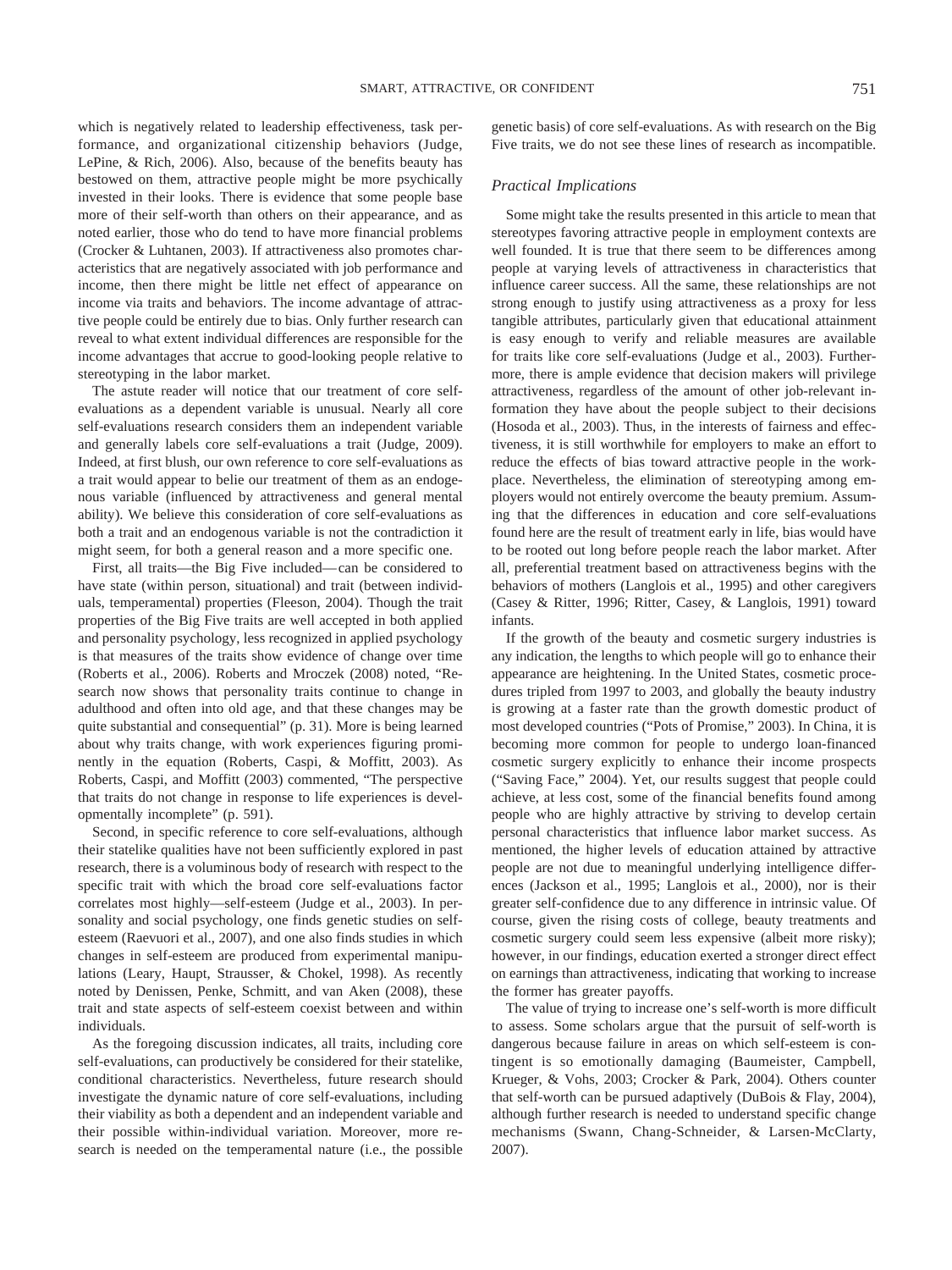# *Limitations*

One weakness of this study is the fact that attractiveness was measured in adulthood, although we argued that the mediating processes are due to expectancy effects that start in childhood and adolescence, as many other researchers have argued. This is a limitation of the archival data set we used. However, facial attractiveness in childhood is positively correlated with attractiveness through adulthood. Although absolute levels of attractiveness do tend to decline, relative rankings remain fairly stable (Zebrowitz, Olson, & Hoffman, 1993). Therefore, it is probable that the attractiveness ratings of participants in our sample resemble those that could have been obtained during childhood.

Second, we could not demonstrate that the effects of attractiveness on education and core self-evaluations were actually due to discriminatory treatment on the basis of appearance. It seems likely, given strong evidence that attractive people are treated differently (Langlois et al., 2000). However, further longitudinal research that links attractiveness to treatment and treatment to individual differences would provide stronger support for arguments that appearance exerts effects through expectancy confirmation processes.

Another limitation is that our measure of income, like most income measures used in the literature, was self-reported. Although measures of self-reported income are often more prone to measurement error than are archival measures, past research on the issue has found these differences to be small and that similar results are obtained with self- and archival reports of salary (Bollinger, 1998; Graham, Hotchkiss, & Gerhart, 2000). Moreover, evidence indicates that self-reported and archival measures of income are substantially correlated (Judge, Cable, Boudreau, & Bretz, 1995).

Finally, one of the strengths of our study is that our sample allows for generalization beyond a specific company or profession. However, we recognize that because the sample was racially homogeneous, how well these results generalize to more diverse populations is unknown. For instance, the small percentage of minorities in our study is well below the national average of 24.9% (U.S. Census Bureau, 2000). Additionally, compared with national averages, larger percentages of our sample were married and were more highly educated. Given that prior research assessing the potential moderating effects of demographic variables on the relationships between physical attractiveness and personality and job outcomes is mixed (see, e.g., Frieze, Olson, & Russell, 1991; Hamermesh & Biddle, 1994; Hosoda et al., 2003; Lerner & Karabenick, 1974; Parks & Kennedy, 2007), the relationships between variables in our study should be investigated among more demographically heterogeneous samples before results are confidently extended to such populations.

# *Conclusion*

We live in a world as captivated by beauty as it is uncomfortable with the advantages beauty confers. Even as we remind one another that it is only skin deep, we pursue beauty with a formidable devotion. The results of this study further attest to the importance of physical attractiveness, by showing that it influences self-concept (core self-evaluations), income, and financial wellbeing (financial strain). As economic inequality grows (Fessenden, 2007), scholars are turning their attention to the skills that produce inequality in our society. Cunha and Heckman (2007) noted, "It is well documented that people have diverse abilities, [and] these abilities account for a substantial portion of the variation across people in socioeconomic success" (p. 31). Our study suggests that although skill (in the form of cognitive ability) clearly matters to financial success, attractiveness matters too. The advantages conferred by beauty may have originated from early human evolution (Todd, Penke, Fasolo, & Lenton, 2007). As society continues to advance and evolve, it is interesting, and somewhat troubling, to observe that such primitive instincts still play an important role in life outcomes.

#### References

- Akaike, H. (1987). Factor analysis and the AIC. *Psychometrika, 52,* 317– 332.
- Andreoletti, C., Zebrowitz, L. A., & Lachman, M. E. (2001). Physical appearance and control beliefs in young, middle-aged, and older adults. *Personality and Social Psychology Bulletin, 27,* 969 –981.
- Baumeister, R. F., Campbell, J. D., Krueger, J. I., & Vohs, K. D. (2003). Does high self-esteem cause better performance, interpersonal success, happiness, or healthier lifestyles? *Psychological Science in the Public Interest, 4,* 1– 44.
- Bentler, P. M. (1990). Comparative fit indexes in structural models. *Psychological Bulletin, 107,* 238 –246.
- Best, R. G., Stapleton, L. M., & Downey, R. G. (2005). Core selfevaluations and job burnout: The test of alternative models. *Journal of Occupational Health Psychology, 10,* 441– 451.
- Biddle, J. E., & Hamermesh, D. S. (1998). Beauty, productivity, and discrimination: Lawyers' looks and lucre. *Journal of Labor Economics, 16,* 172–201.
- Bolger, N., & Zuckerman, A. (1995). A framework for studying personality in the stress process. *Journal of Personality and Social Psychology, 69,* 890 –902.
- Bollinger, C. (1998). Measurement error in the current population survey: A nonparametric look. *Journal of Labor Economics, 16,* 576 –594.
- Bono, J. E., & Judge, T. A. (2004). Personality and transformational and transactional leadership: A meta-analysis. *Journal of Applied Psychology, 89,* 901–910.
- Brim, O. G., Baltes, P. B., Bumpass, L. L., Cleary, P. D., Featherman, D. L., Hazzard, W. R., et al. (2003). *National Survey of Midlife Development in the United States (MIDUS), 1995–1996* (ICPSR Study No. 2760, Version 2) [Data file]. Ann Arbor, MI: Inter-University Consortium for Political and Social Research.
- Browne, M. W., & Cudeck, R. (1993). Alternative ways of assessing model fit. In K. A. Bollen & J. S. Long (Eds.), *Testing structural equation models* (pp. 136 –162). London: Sage.
- Carver, R. P. (1990). Intelligence and reading ability in Grades 2–12. *Intelligence, 14,* 449 – 455.
- Casey, R. J., & Ritter, J. M. (1996). How infant appearance informs: Child care providers' responses to babies varying in appearance of age and attractiveness. *Journal of Applied Developmental Psychology, 17,* 495– 518.
- Ceci, S. J. (1991). How much does schooling influence general intelligence and its cognitive components? A reassessment of the evidence. *Developmental Psychology, 27,* 703–722.
- Ceci, S. J., & Williams, W. M. (1997). Schooling, intelligence, and income. *American Psychologist, 52,* 1051–1058.
- Chow, G. C. (1960). Tests of equality between sets of coefficients in two linear regressions. *Econometrica*, 28, 591-605.
- Crocker, J., & Luhtanen, R. K. (2003). Level of self-esteem and contingencies of self-worth: Unique effects on academic, social, and financial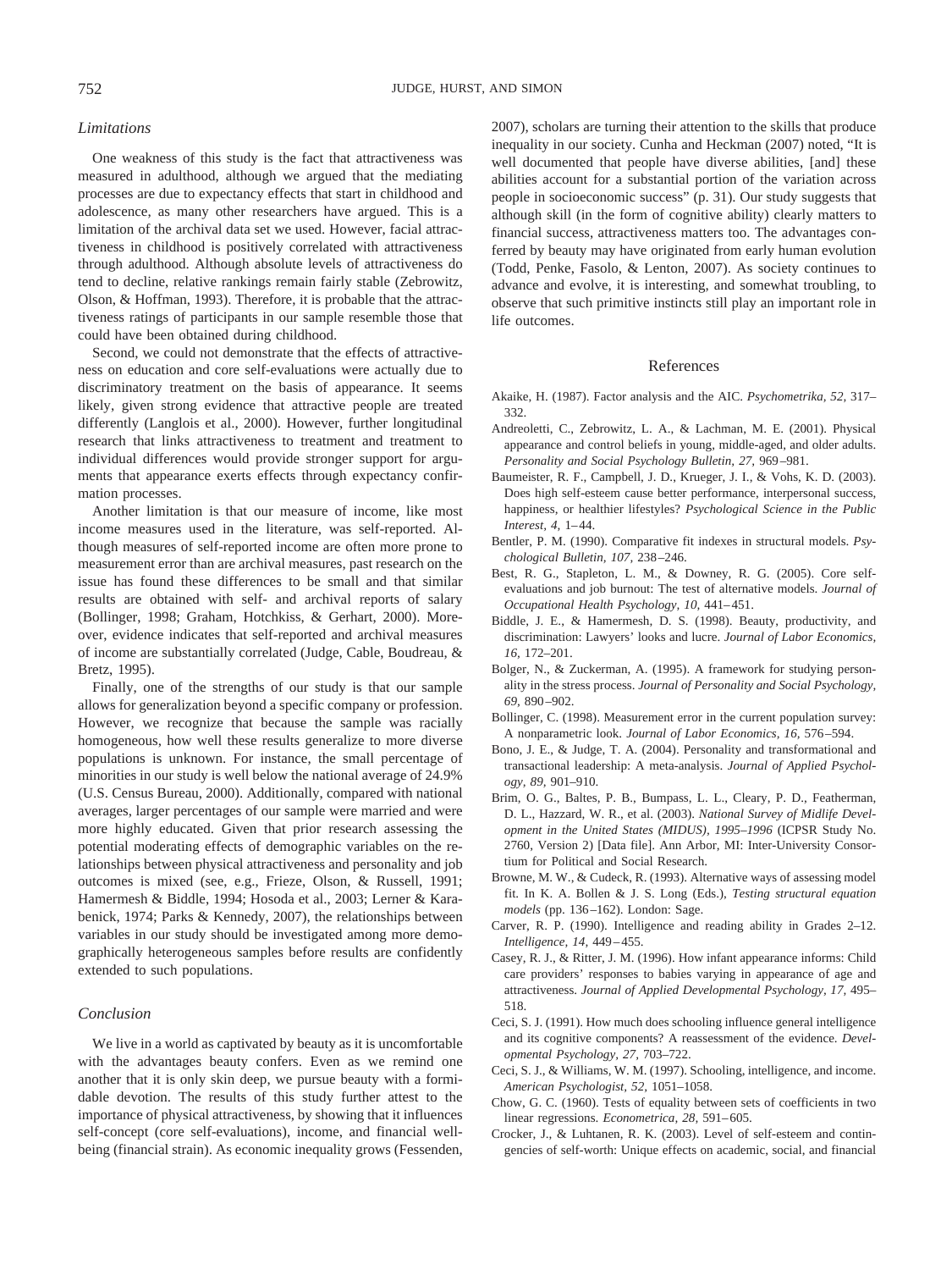problems among college students. *Personality and Social Psychology Bulletin, 29,* 701–712.

- Crocker, J., & Park, L. (2004). The costly pursuit of self-esteem. *Psychological Bulletin, 130,* 392– 414.
- Cunha, F., & Heckman, J. J. (2007). The technology of skill formation. *American Economic Review, 97,* 31– 47.
- Darley, J. M., & Fazio, R. H. (1980). Expectancy confirmation processes arising in the social interaction sequence. *American Psychologist, 35,* 867– 881.
- Deary, I. J., Batty, G. D., & Gale, C. R. (2008). Bright children become enlightened adults. *Psychological Science*, 19, 1-6.
- Denissen, J. J. A., Penke, L., Schmitt, D. P., & van Aken, M. A. G. (2008). Self-esteem reactions to social interactions: Evidence for sociometer mechanisms across days, people, and nations. *Journal of Personality and Social Psychology, 95,* 181–196.
- Diener, E., & Biswas-Diener, R. (2002). Will money increase subjective well-being? *Social Indicators Research, 57,* 119 –169.
- Dollinger, S. J. (2002). Physical attractiveness, social connectedness, and individuality: An autophotographic study. *Journal of Social Psychology, 142,* 25–32.
- DuBois, D. L., & Flay, B. R. (2004). The healthy pursuit of self-esteem: Comment on and alternative to the Crocker and Park (2004) formulation. *Psychological Bulletin, 130,* 415– 420.
- Elovitz, G. P., & Salvia, J. (1982). Attractiveness as a biasing factor in the judgments of school psychologists. *Journal of School Psychology, 20,* 339 –345.
- Erikson, R., Goldthorpe, J. H., Jackson, M., Yaish, M., & Cox, D. R. (2005). On class differentials in educational attainment. *Proceedings of the National Academy of Sciences, USA, 102,* 9730 –9733.
- Fessenden, F. (2007, September 2). Rich get richer while poor hold their own. *New York Times.* Retrieved September 7, 2007, from http:// www.nytimes.com
- Fleeson, W. (2004). Moving personality beyond the person–situation debate. *Current Directions in Psychological Science, 13, 83-87.*
- Frieze, I., Olson, J., & Russell, J. (1991). Attractiveness and income for men and women in management. *Journal of Applied Social Psychology, 21,* 1039 –1057.
- Goldberg, L. R. (1996). A broad-bandwidth, public-domain, personality inventory measuring the lower-level facets of several five-factor models. In I. Mervielde, I. Deary, F. D. Fruyt, & F. Ostendorf (Eds.), *Personality psychology in Europe* (Vol. 7, pp. 7–28). Tilburg, the Netherlands: Tilburg University Press.
- Gordon, R. A. (1997). Everyday life as an intelligence test: Effects of intelligence and intelligence context. *Intelligence, 24,* 203–320.
- Gottfredson, L. S. (1997). Why g matters: The complexity of everyday life. *Intelligence, 24,* 79 –132.
- Gottfredson, L. S., & Deary, I. J. (2004). Intelligence predicts health and longevity, but why? *Current Directions in Psychological Science, 13,*  $1 - 4$ .
- Graham, M. E., Hotchkiss, H. L., & Gerhart, B. (2000). Discrimination by parts: A fixed-effects analysis of starting pay differences across gender. *Eastern Economic Journal, 26,* 9 –27.
- Guay, F., Larose, S., & Boivin, M. (2004). Academic self-concept and educational attainment level: A ten-year longitudinal study. *Self and Identity, 3,* 53– 68.
- Hamermesh, D. S., & Biddle, J. E. (1994). Beauty and the labor market. *American Economic Review, 84,* 1174 –1194.
- Harper, B. (2000). Beauty, stature and the labour market: A British cohort study. *Oxford Bulletin of Economics and Statistics, 62,* 771– 800.
- Harter, S. (1993). The causes and consequences of low self-esteem in children and adolescents. In R. F. Baumeister (Ed.), *Self-esteem: The puzzle of low self-regard* (pp. 87–116). New York: Plenum Press.
- Harter, S. (2006). The development of self-esteem. In M. Kernis (Ed.),

*Self-esteem issues and answers: A sourcebook of current perspectives* (pp. 144 –150). New York: Psychology Press.

- Heckman, J. J., Stixrud, J., & Urzua, S. (2006). The effects of cognitive and non-cognitive abilities on labor market outcomes and social behavior. *Journal of Labor Economics, 24,* 411– 482.
- Herrnstein, R. J., & Murray, C. (1994). *The bell curve: Intelligence and class structure in American life.* New York: Simon & Schuster.
- Hosoda, M., Stone-Romero, E. F., & Coats, G. (2003). The effects of physical attractiveness on job-related outcomes: A meta-analysis of experimental studies. *Personnel Psychology, 56,* 431– 462.
- Hu, L. T., & Bentler, P. (1995). Evaluating model fit. In R. H. Hoyle (Ed.), *Structural equation modeling: Concepts, issues, and applications* (pp. 76 –99). London: Sage.
- Hunter, J. E. (1986). Cognitive ability, cognitive aptitude, job knowledge, and job performance. *Journal of Vocational Behavior, 29,* 340 –362.
- Jackson, L. A., Hunter, J. E., & Hodge, C. N. (1995). Physical attractiveness and intellectual competence: A meta-analytic review. *Social Psychology Quarterly, 58,* 108 –122.
- James, L. R., Mulaik, S. A., & Brett, J. M. (1982). *Causal analysis.* Beverly Hills, CA: Sage.
- James, W. (1892). *Psychology: The briefer course.* New York: Henry Holt.
- John, O., & Srivastava, S. (1999). The Big Five Trait taxonomy: History, measurement, and theoretical perspectives. In L. A. Pervin & O. P. John (Eds.), *Handbook of personality: Theory and research* (2nd ed., pp. 102–138). New York: Guilford Press.
- Joo, S., & Grable, J. E. (2004). An exploratory framework of the determinants of financial satisfaction. *Journal of Family and Economic Issues, 25,* 25–50.
- Jöreskog, K. G., & Sörbom, D. (1993). *LISREL 8 user's reference guide*. Chicago: Scientific Software International.
- Judge, T. A. (2009). Core self-evaluations and work success. *Current Directions in Psychological Science, 18,* 58 – 62*.*
- Judge, T. A., Cable, D. M., Boudreau, J. W., & Bretz, R. D. (1995). An empirical investigation of the predictors of executive career success. *Personnel Psychology, 48,* 485–519.
- Judge, T. A., Colbert, A. E., & Ilies, R. (2004). Intelligence and leadership: A quantitative review and test of theoretical propositions. *Journal of Applied Psychology, 89,* 542–552.
- Judge, T. A., Erez, A., Bono, J. E., & Thoresen, C. J. (2002). Are measures of self-esteem, neuroticism, locus of control, and generalized selfefficacy indicators of a common core construct? *Journal of Personality and Social Psychology, 83,* 693–710.
- Judge, T. A., Erez, A., Bono, J. E., & Thoresen, C. J. (2003). The Core Self-Evaluations Scale (CSES): Development of a measure. *Personnel Psychology, 56,* 303–331.
- Judge, T. A., Higgins, C., Thoresen, C. J., & Barrick, M. R. (1999). The Big Five personality traits, general mental ability, and career success across the life span. *Personnel Psychology, 52,* 621– 652.
- Judge, T. A., & Hurst, C. (2007). Capitalizing on one's advantages: Role of core self-evaluations. *Journal of Applied Psychology, 92,* 1212–1227.
- Judge, T. A., LePine, J. A., & Rich, B. L. (2006). Loving yourself abundantly: Relationship of the narcissistic personality to self and other perceptions of workplace deviance, leadership, and task and contextual performance. *Journal of Applied Psychology, 91,* 762–776.
- Judge, T. A., Locke, E. A., & Durham, C. C. (1997). The dispositional causes of job satisfaction: A core evaluations approach. *Research in Organizational Behavior, 19,* 151–188.
- Kim, J., Sorhaindo, B., & Carman, E. T. (2006). Relationship between financial stress and workplace absenteeism of credit counseling clients. *Journal of Family and Economic Issues, 27,* 458 – 478.
- Kline, R. B. (1998). *Principles and practice of structural equation modeling.* New York: Guilford Press.
- Lachman, M. E. (2004). *Midlife Development in the United States (MI-DUS): Boston Study of Management Processes, 1995–1997* (ICPSR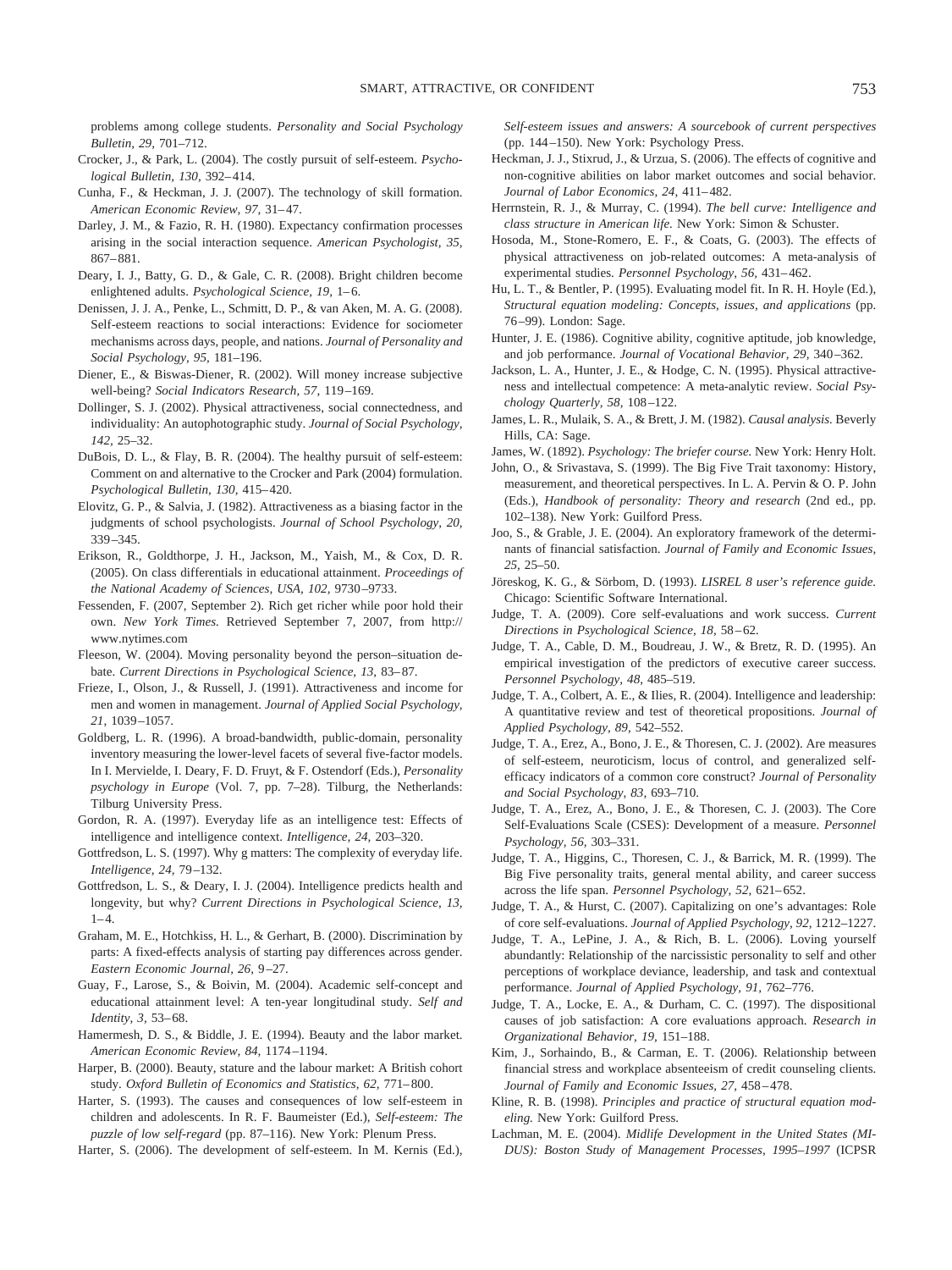Study No. 3596, Version 1) [Data file]. Ann Arbor, MI: Inter-University Consortium for Political and Social Research.

- Langlois, J. H. (1986). From the eye of the beholder to behavioral reality: Development of social behaviors and social relations as a function of physical attractiveness. In C. P. Herman, M. P. Zanna, & E. T. Higgins (Eds.), *Physical appearance, stigma, and social behavior: The Ontario Symposium* (Vol. 3, pp. 23–51). Hillsdale, NJ: Erlbaum.
- Langlois, J. H., Kalakanis, L., Rubenstein, A. J., Larson, A., Hallam, M., & Smoot, M. (2000). Maxims or myths of beauty? A meta-analytic and theoretical review. *Psychological Bulletin, 126, 390-423*.
- Langlois, J. H., Ritter, J. M., Casey, R. J., & Sawin, D. B. (1995). Infant attractiveness predicts maternal behaviors and attitudes. *Developmental Psychology, 31,* 464 – 472.
- Lazarus, R., & Folkman, S. (1984). *Stress, appraisal, and coping.* New York: Springer.
- Leary, M. R., Haupt, A. L., Strausser, K. S., & Chokel, J. T. (1998). Calibrating the sociometer: The relationship between interpersonal appraisals and the state self-esteem. *Journal of Personality and Social Psychology, 74,* 1290 –1299.
- Lerner, R. M., & Karabenick, S. A. (1974). Physical attractiveness, body attitudes, and self-concept in late adolescents. *Journal of Youth and Adolescence, 3,* 307–316.
- Leventhal, T., Graber, J. A., & Brooks-Gunn, J. (2001). Adolescent transitions to young adulthood: Antecedents, correlates, and consequences of adolescent employment. *Journal of Research on Adolescence, 11,* 297–323.
- Lord, R. G., Foti, R. J., & Phillips, J. S. (1982). A theory of leadership categorization. In J. G. Hunt, U. Sekaran, & C. Schriesheim (Eds.), *Leadership: Beyond establishment views* (pp. 104 –121). Carbondale: Southern Illinois University Press.
- Luszczynska, A., Gutiérrez-Doña, B., & Schwarzer, R. (2005). General self-efficacy in various domains of human functioning: Evidence from five countries. *International Journal of Psychology, 40, 80-89*.
- MacCallum, R. C. (1998). Commentary on quantitative methods in I-O research. *The Industrial-Organizational Psychologist, 35,* 18 –30.
- MacCallum, R. C., Browne, M. W., & Cai, L. (2006). Testing differences between nested covariance structure models: Power analysis and null hypotheses. *Psychological Methods, 11,* 19 –35.
- MacCallum, R. C., Roznowski, M., Mar, C. M., & Reith, J. V. (1994). Alternative strategies for cross-validation of covariance structure models. *Multivariate Behavioral Research, 29,* 1–32.
- MacCallum, R. C., Wegener, D. R., Uchino, B. N., & Fabrigar, L. R. (1993). The problem of equivalent models in covariance structure analysis. *Psychological Bulletin, 114,* 185–199.
- Mobius, M. M., & Rosenblat, T. S. (2006). Why beauty matters. *American Economic Review, 96,* 222–235.
- Mulaik, S. A., James, L. R., & van Alstine, J. (1989). Evaluation of goodness-of-fit indices for structural equation models. *Psychological Bulletin, 105,* 430 – 445.
- Mulford, M., Orbell, J., Shatto, C., & Stockard, J. (1998). Physical attractiveness, opportunity, and success in everyday exchange. *American Journal of Sociology, 103,* 1565–1592.
- Mullen, A. L., Goyette, K. A., & Soares, J. A. (2003). Who goes to graduate school? Social and academic correlates of educational continuation after college. *Sociology of Education, 76,* 143–169.
- Neiss, M. B., Sedikides, C., & Stevenson, J. (2006). Genetic influences on level and stability of self-esteem. *Self and Identity, 5,* 247–266.
- Neisser, U., Boodoo, G., Bouchard, T. J., Boykin, A. W., Brody, N., Ceci, S. J., et al. (1996). Intelligence: Knowns and unknowns. *American Psychologist, 51,* 77–102.
- Ng, T. W. H., Eby, L. T., Sorensen, K. L., & Feldman, D. C. (2005). Predictors of objective and subjective career success: A meta-analysis. *Personnel Psychology, 58,* 367– 408.
- Nunnally, J. C., & Bernstein, I. H. (1994). *Psychometric theory* (3rd ed.). New York: McGraw-Hill.
- Parks, F. R., & Kennedy, J. H. (2007). The impact of race, physical attractiveness, and gender on education majors' and teachers' perceptions of student competence. *Journal of Black Studies, 37,* 936 –943.
- Perna, L. W. (2003). The private benefits of higher education: An examination of the earnings premium. *Research in Higher Education, 44,* 451– 472.
- Perry, K. E., & Weinstein, R. S. (1998). The social context of early schooling and children's school adjustment. *Educational Psychologist, 33,* 177–194.
- Pots of promise: The beauty business. (2003, May 24). *The Economist, 367,* 69 –71.
- Powell, B., & Steelman, L. (1993). The educational benefits of being spaced out: Sibship density and educational progress. *American Sociological Review, 58,* 367–381.
- Raevuori, A., Dick, D. M., Keski-Rahkonen, A., Pulkkinen, L., Rose, R. J., Rissanen, A., et al. (2007). Genetic and environmental factors affecting self-esteem from age 14 to 17: A longitudinal study of Finnish twins. *Psychological Medicine, 37,* 1625–1633.
- Raven, J., Raven, J. C., & Court, J. H. (1991). *Manual for Raven's progressive matrices and vocabulary scales: Section 1.* Oxford, England: Oxford Psychologists Press.
- Ree, M. J., Carretta, T. R., & Teachout, M. S. (1995). Role of ability and prior job knowledge in complex training performance. *Journal of Applied Psychology, 80,* 721–730.
- Ree, M. J., Earles, J. A., & Teachout, M. S. (1994). Predicting job performance: Not much more than g. *Journal of Applied Psychology, 79,* 518 –524.
- Reinhard, M., Messner, M., & Sporer, S. L. (2006). Explicit persuasive intent and its impact on success at persuasion: The determining roles of attractiveness and likeableness. *Journal of Consumer Psychology, 16,* 249 –259.
- Reynolds, A., Ou, S., & Topitzes, J. (2004). Paths of effects of early childhood intervention on educational attainment and delinquency: A confirmatory analysis of the Chicago Child-Parent Centers. *Child Development, 75,* 1299 –1328.
- Reynolds, A., Temple, J., Robertson, D., & Mann, E. (2001, May 9). Long-term effects of an early childhood intervention on educational achievement and juvenile arrest: A 15-year follow-up of low-income children in public schools. *Journal of the American Medical Association, 285,* 2339 –2346.
- Ritter, J. M., Casey, R. J., & Langlois, J. H. (1991). Adults' responses to infants varying in appearance of age and attractiveness. *Child Development, 62,* 68 – 82.
- Robbins, S. B., Lauver, K., Le, H., Davis, D., Langley, R., & Carlstrom, A. (2004). Do psychosocial and study skill factors predict college outcomes: A meta-analysis. *Psychological Bulletin, 130,* 261–288.
- Roberts, B. W., Caspi, A., & Moffitt, T. (2003). Work experiences and personality development in young adulthood. *Journal of Personality and Social Psychology, 84,* 582–593.
- Roberts, B. W., & Mroczek, D. (2008). Personality trait change in adulthood. *Current Directions in Psychological Science, 17,* 31–35.
- Roberts, B. W., Walton, K. E., & Viechtbauer, W. (2006). Patterns of mean-level change in personality traits across the life course: A metaanalysis of longitudinal studies. *Psychological Bulletin, 132,* 1–25.
- Saucier, G. (1994). Mini-Markers: A brief version of Goldberg's unipolar Big-Five markers. *Journal of Personality Assessment, 63,* 506 –516.
- Saving face. (2004, July 10). *The Economist, 372,* 55.
- Schaie, K. W. (1985). *Manual for the Schaie-Thurstone Adult Mental Abilities Test (STAMAT).* Palo Alto, CA: Consulting Psychologists Press.
- Schmidt, F. L., & Hunter, J. E. (1998). The validity and utility of selection